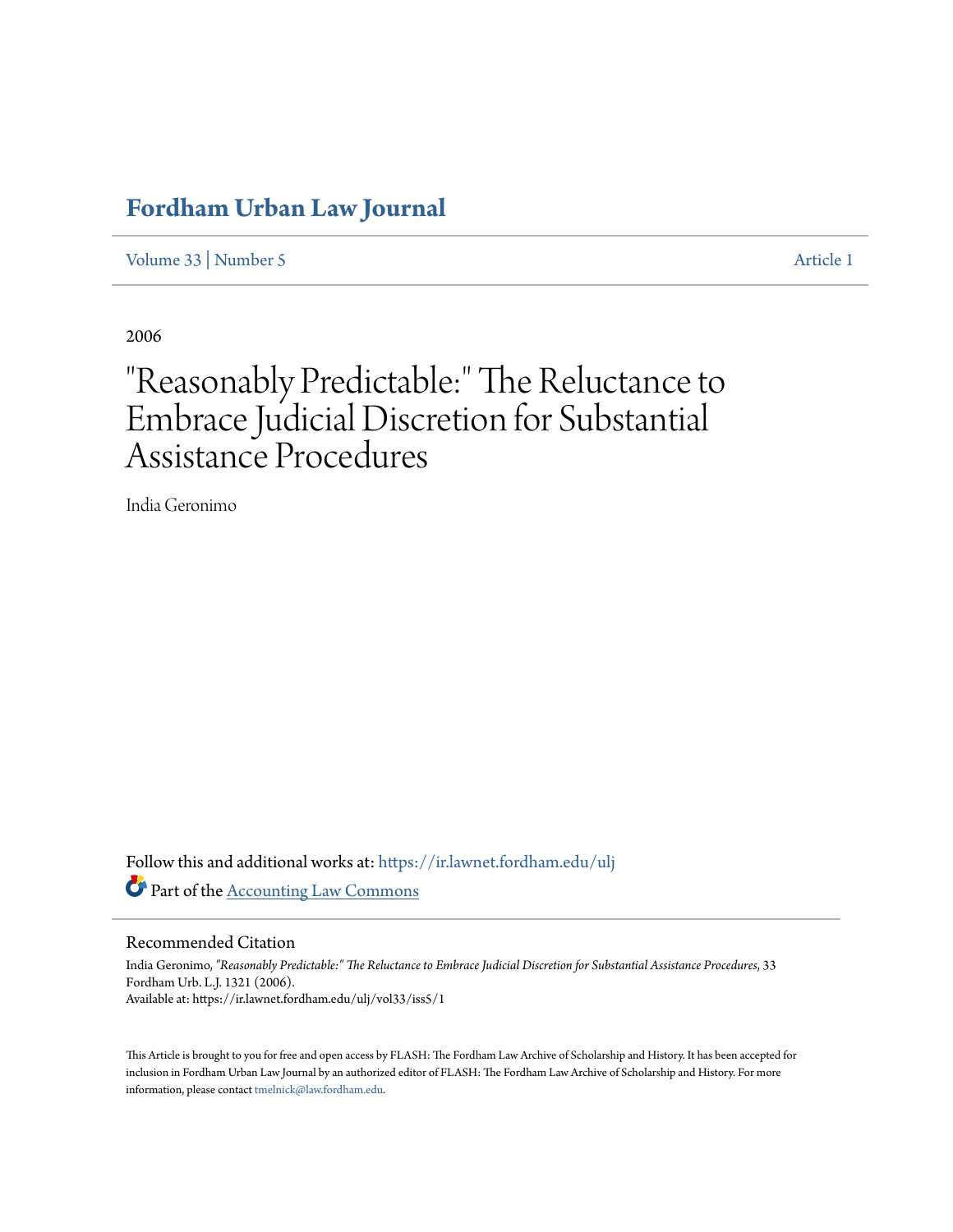# **REASONABLY PREDICTABLE: THE RELUCTANCE TO EMBRACE JUDICIAL DISCRETION FOR SUBSTANTIAL ASSISTANCE DEPARTURES**

*India Geronimo\**

#### **INTRODUCTION**

In *United States v. Booker*, the Supreme Court held that the Federal Sentencing Guidelines ("the Guidelines") are no longer mandatory.<sup>1</sup> Even so, in its remedial opinion, the *Booker* Court instructed sentencing courts to continue to consult the Guidelines<sup>[2](#page-1-2)</sup> and instructed appellate judges to con-sider the reasonableness of the lower court's sentences.<sup>[3](#page-1-3)</sup> As a result of this recent decision, there has been a flurry of speculation within academia and the blogosphere about the extent of federal judicial discretion in determining sentences. [4](#page-1-4)

<span id="page-1-0"></span>Because *Booker* created an advisory sentencing regime,<sup>[5](#page-1-5)</sup> there is much guesswork regarding how much influence the Guidelines should retain.<sup>[6](#page-1-6)</sup> While judges must consult the Guidelines and use them as a basis for calculating sentences, $\frac{7}{1}$  $\frac{7}{1}$  $\frac{7}{1}$  it is unclear to what extent they should be able to diverge

<span id="page-1-1"></span><sup>\*</sup> Fordham Law School, J.D. candidate 2007, Emory University, B.A. 2003. I am grateful to Judge John Gleeson for sparking my interest in this topic and suggesting its importance; to Professor Ian Weinstein for providing feedback and guidance as I began this endeavor; and to my husband, family, and friends for supporting me through this process.

<sup>1.</sup> 543 U.S. 220, 259 (2005) (excising the provisions of the Federal Sentencing Guidelines that created a mandatory sentencing scheme).

<sup>2</sup>*. Id.*

<sup>3</sup>*. Id.* at 260-63.

<span id="page-1-4"></span><span id="page-1-3"></span><span id="page-1-2"></span><sup>4</sup>*. E.g.*, Robert Weisberg & Marc L. Miller, *Sentencing Lessons*, 58 STAN. L. REV. 1 (2005); Posting of PG to de novo, http://www.blogdenovo.org/archives/2005\_01.html (Jan. 12, 2005, 14:36 EST). *See generally* Sentencing Law and Policy, http://sentencing.typepad.com (last visited Sept. 26, 2006).

<sup>5.</sup> 543 U.S. at 259.

<sup>6</sup>*. See supra* not[e 4](#page-1-0) and accompanying text.

<span id="page-1-7"></span><span id="page-1-6"></span><span id="page-1-5"></span><sup>7</sup>*. Booker*, 543 U.S. at 264; *see also* United States v. Martin, 135 F. App'x 411, 414-15 (11th Cir. 2005) (noting that judges must consult the Guidelines and state their reasons for imposing a sentence).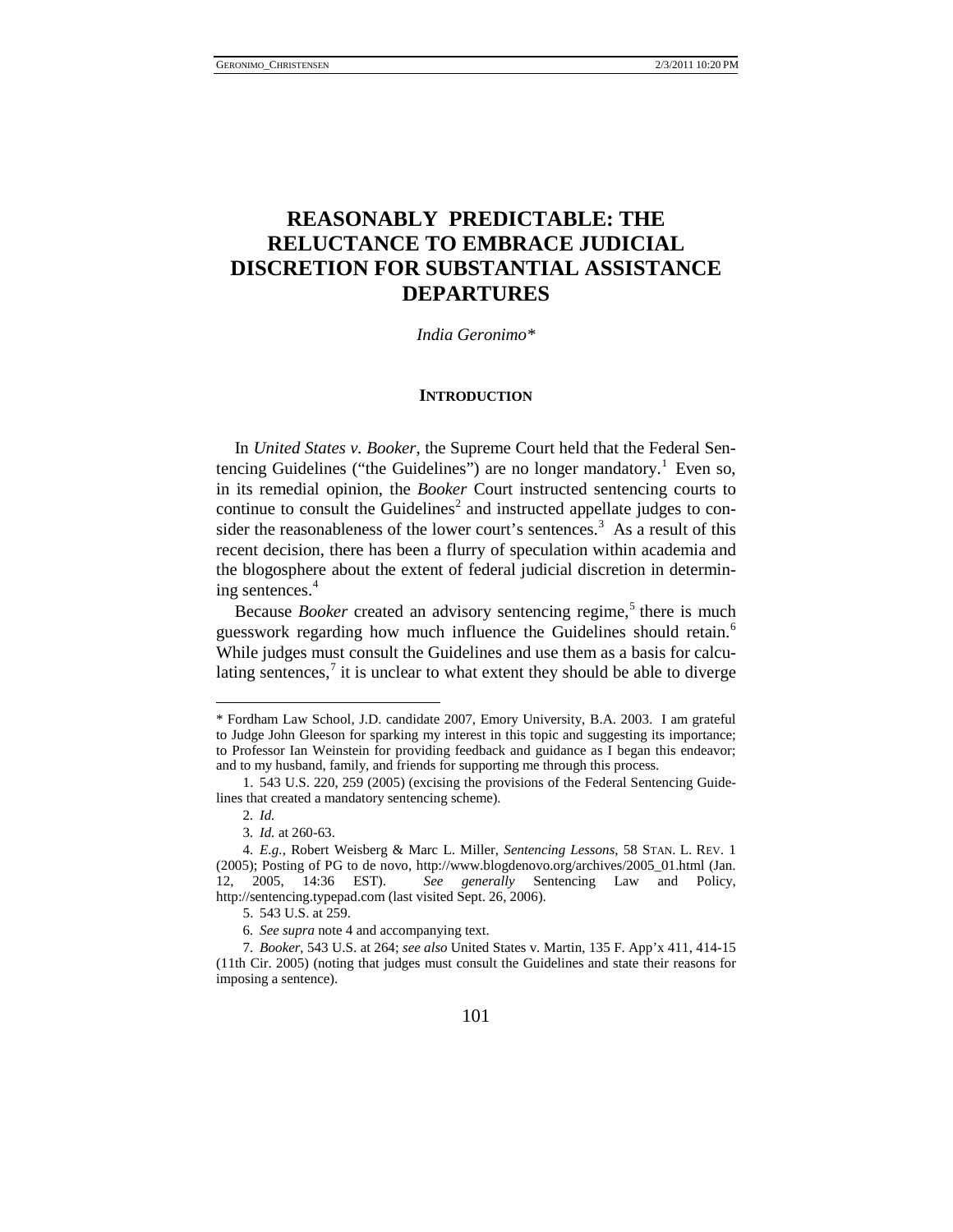<span id="page-2-5"></span><span id="page-2-4"></span>-

### 102 *FORDHAM URB. L.J.* [Vol. XXXIII

from the Guidelines and impose sentences that are lesser or higher than the Guidelines sentence.<sup>[8](#page-2-0)</sup>

Within the realm of expanded judicial discretion are sentence reductions due to a defendant's cooperation with the government, namely, where there are no statutory mandatory minimums.<sup>[9](#page-2-1)</sup> Cooperation is one of several bases for sentencing departures. Prior to *Booker*, judges had discretion to depart from the Guidelines where the government made a section 5K1.1 motion after receiving substantial assistance, or cooperation, from a defendant.[10](#page-2-2) Post-*Booker* cooperation departures are particularly fascinating because they are a clear illustration of the manner in which *Booker* may ex-pand a judge's power to "do what's right,"<sup>[11](#page-2-3)</sup> while simultaneously limiting a prosecutor's discretion by allowing the judge to depart from the Guide-

U.S. SENTENCING GUIDELINES MANUAL § 5K1.1 (2005).

<span id="page-2-0"></span><sup>8</sup>*. Booker* emphasizes the need for judges to make "individualized sentences," however, it is not very clear how much discretion judges have to achieve this goal. *See Booker*, 543 U.S. at 264-65 (citing 28 U.S.C. § 991(b)(1)(B) in stating that the Guidelines should encourage uniformity while allowing flexibility for individualized sentences where necessary). The extent of judicial "flexibility" is not very clear. Thus, post-*Booker* commentators have speculated about how *Booker* will continue to impact sentencings. *See, e.g.*, *supra* note 4 and accompanying text.

<span id="page-2-2"></span><span id="page-2-1"></span><sup>9.</sup> It has been generally accepted that *Booker* does not apply where Congress has imposed a statutory mandatory minimum sentence; thus, the breadth of *Booker*'s impact is limited to the Guidelines and not to federal statutes that require mandatory minimums. [Harris](http://www.lexis.com/research/buttonTFLink?_m=f55c8b115ac18e9c476f1d1433889203&_xfercite=%3ccite%20cc%3d%22USA%22%3e%3c%21%5bCDATA%5b29%20Champion%208%5d%5d%3e%3c%2fcite%3e&_butType=3&_butStat=2&_butNum=97&_butInline=1&_butinfo=%3ccite%20cc%3d%22USA%22%3e%3c%21%5bCDATA%5b536%20U.S.%20545%5d%5d%3e%3c%2fcite%3e&_fmtstr=FULL&docnum=1&_startdoc=1&wchp=dGLbVtb-zSkAW&_md5=49bb8c1ac91c9a1382e24bb0765ec12e)  [v. United States, 536 U.S. 545, 567-68 \(2002\);](http://www.lexis.com/research/buttonTFLink?_m=f55c8b115ac18e9c476f1d1433889203&_xfercite=%3ccite%20cc%3d%22USA%22%3e%3c%21%5bCDATA%5b29%20Champion%208%5d%5d%3e%3c%2fcite%3e&_butType=3&_butStat=2&_butNum=97&_butInline=1&_butinfo=%3ccite%20cc%3d%22USA%22%3e%3c%21%5bCDATA%5b536%20U.S.%20545%5d%5d%3e%3c%2fcite%3e&_fmtstr=FULL&docnum=1&_startdoc=1&wchp=dGLbVtb-zSkAW&_md5=49bb8c1ac91c9a1382e24bb0765ec12e) [McMillan v. Pennsylvania, 477 U.S. 79](http://www.lexis.com/research/buttonTFLink?_m=f55c8b115ac18e9c476f1d1433889203&_xfercite=%3ccite%20cc%3d%22USA%22%3e%3c%21%5bCDATA%5b29%20Champion%208%5d%5d%3e%3c%2fcite%3e&_butType=3&_butStat=2&_butNum=98&_butInline=1&_butinfo=%3ccite%20cc%3d%22USA%22%3e%3c%21%5bCDATA%5b477%20U.S.%2079%5d%5d%3e%3c%2fcite%3e&_fmtstr=FULL&docnum=1&_startdoc=1&wchp=dGLbVtb-zSkAW&_md5=8cb009e3920735f34a5cf168397becc2)  [\(1986\) \(holding that the legislature may create statutory minimums without violating the](http://www.lexis.com/research/buttonTFLink?_m=f55c8b115ac18e9c476f1d1433889203&_xfercite=%3ccite%20cc%3d%22USA%22%3e%3c%21%5bCDATA%5b29%20Champion%208%5d%5d%3e%3c%2fcite%3e&_butType=3&_butStat=2&_butNum=98&_butInline=1&_butinfo=%3ccite%20cc%3d%22USA%22%3e%3c%21%5bCDATA%5b477%20U.S.%2079%5d%5d%3e%3c%2fcite%3e&_fmtstr=FULL&docnum=1&_startdoc=1&wchp=dGLbVtb-zSkAW&_md5=8cb009e3920735f34a5cf168397becc2)  [Constitution\).](http://www.lexis.com/research/buttonTFLink?_m=f55c8b115ac18e9c476f1d1433889203&_xfercite=%3ccite%20cc%3d%22USA%22%3e%3c%21%5bCDATA%5b29%20Champion%208%5d%5d%3e%3c%2fcite%3e&_butType=3&_butStat=2&_butNum=98&_butInline=1&_butinfo=%3ccite%20cc%3d%22USA%22%3e%3c%21%5bCDATA%5b477%20U.S.%2079%5d%5d%3e%3c%2fcite%3e&_fmtstr=FULL&docnum=1&_startdoc=1&wchp=dGLbVtb-zSkAW&_md5=8cb009e3920735f34a5cf168397becc2)

<sup>10.</sup> The section 5K1.1 provision states:

Upon motion of the government stating that the defendant has provided substantial assistance in the investigation or prosecution of another person who has committed an offense, the court may depart from the guidelines.

<sup>(</sup>a) The appropriate reduction shall be determined by the court for reasons stated that may include, but are not limited to, consideration of the following:

<sup>(1)</sup> the court's evaluation of the significance and usefulness of the defendant's assistance, taking into consideration the government's evaluation of the assistance rendered;

<sup>(2)</sup> the truthfulness, completeness, and reliability of any information or testimony provided by the defendant;

<sup>(3)</sup> the nature and extent of the defendant's assistance;

<sup>(4)</sup> any injury suffered, or any danger or risk of injury to the defendant

or his family resulting from his assistance;

<sup>(5)</sup> the timeliness of the defendant's assistance.

<span id="page-2-3"></span><sup>11</sup>*. See, e.g.*, Posting of TChris to TalkLeft: The Politics of Crime, http://talkleft.com/new\_archives/009332.html (Jan. 15, 2005) (claiming that the "judge's discretion to impose the sentence the judge deems 'just' has expanded"). *But see* United States v. Dalton, 404 F.3d 1029, 1033-34 (8th Cir. 2005) (holding that the district court cannot exercise an "extraordinary reduction" in imposing a sentence absent "extraordinary circumstances").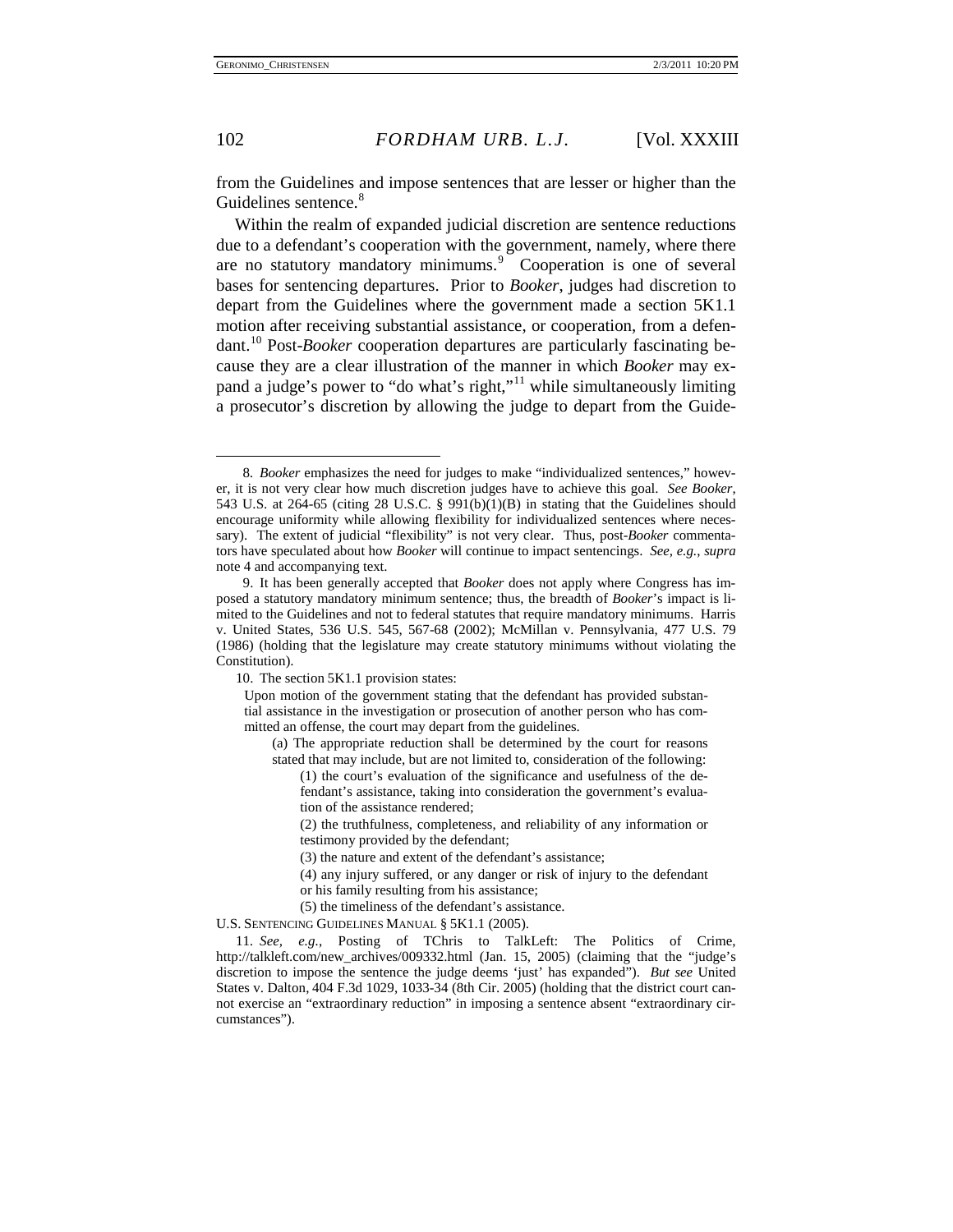lines without a motion from the government.<sup>12</sup> As this Comment illustrates, however, most appellate courts are reluctant to affirm sentences where the district court judge has exercised this discretion in the context of coopera-tion departures.<sup>[13](#page-3-1)</sup> The majority of courts have either failed to analyze how *Booker* impacts the mechanics of section 5K1.1 cooperation departures,  $14$ or failed to address the question.<sup>15</sup> Appellate courts have been particularly reluctant to affirm sentences where the sentence is lower than that which is recommended under the Guidelines.<sup>[16](#page-3-4)</sup> Nonetheless, several courts have

*See* Sentencing Law and Policy, [http://sentencing.typepad.com](http://sentencing.typepad.com/) (Jan. 13, 2005, 13:34 EST).

14*. Id.*

<span id="page-3-5"></span><span id="page-3-0"></span><sup>12</sup>*. See* Laurie P. Cohen & Gary Fields, *Balance of Power: High Court Declares Guidelines on Sentencing Violate Rights*, WALL ST. J., Jan. 13, 2005, at A1 (suggesting that creating an advisory system eliminates the prosecutor's power to seduce the defendant into cooperating). Later, in comments posted to a sentencing policy blog, Professor Frank Bowman added the following:

Booker insofar as it apparently eliminates, moots, or at least renders less important the government monopoly on substantial assistance motions while at the same time giving judges a much broader degree of sentencing discretion generally. That represents a change disadvantageous to the gov't in what working prosecutors have always regarded as one of the most important features of the guidelines.

<span id="page-3-1"></span><sup>13</sup>*. See, e.g.*, [United States v. Crawford, 407 F.3d 1174, 1182 \(11th Cir. 2005\)](http://www.lexis.com/research/buttonTFLink?_m=1d25b8189a3cfdc9ebf781593a29d836&_xfercite=%3ccite%20cc%3d%22USA%22%3e%3c%21%5bCDATA%5b2005%20U.S.%20App.%20LEXIS%2022052%5d%5d%3e%3c%2fcite%3e&_butType=3&_butStat=2&_butNum=8&_butInline=1&_butinfo=%3ccite%20cc%3d%22USA%22%3e%3c%21%5bCDATA%5b407%20F.3d%201174%5d%5d%3e%3c%2fcite%3e&_fmtstr=FULL&docnum=9&_startdoc=1&wchp=dGLbVtb-zSkAW&_md5=7a02e3b6fed4f4163d4cc9d6a7d5f228) (holding that absent a government section 5K1.1 motion, the district court cannot grant a substantial assistance departure). The court supported its conclusion that there must be a government motion to depart by citing a pre-*Booker* case. *Id.* (citing [United States v. Forney, 9 F.3d](http://www.lexis.com/research/buttonTFLink?_m=3cb7cf14aa20204453f3df29437143d4&_xfercite=%3ccite%20cc%3d%22USA%22%3e%3c%21%5bCDATA%5b407%20F.3d%201174%5d%5d%3e%3c%2fcite%3e&_butType=3&_butStat=2&_butNum=57&_butInline=1&_butinfo=%3ccite%20cc%3d%22USA%22%3e%3c%21%5bCDATA%5b9%20F.3d%201492%2cat%201499%5d%5d%3e%3c%2fcite%3e&_fmtstr=FULL&docnum=1&_startdoc=1&wchp=dGLbVlb-zSkAt&_md5=e6645c0759ed820c7c2dc68eda5fe46d)  [1492, 1499 \(11th Cir. 1993\)\)](http://www.lexis.com/research/buttonTFLink?_m=3cb7cf14aa20204453f3df29437143d4&_xfercite=%3ccite%20cc%3d%22USA%22%3e%3c%21%5bCDATA%5b407%20F.3d%201174%5d%5d%3e%3c%2fcite%3e&_butType=3&_butStat=2&_butNum=57&_butInline=1&_butinfo=%3ccite%20cc%3d%22USA%22%3e%3c%21%5bCDATA%5b9%20F.3d%201492%2cat%201499%5d%5d%3e%3c%2fcite%3e&_fmtstr=FULL&docnum=1&_startdoc=1&wchp=dGLbVlb-zSkAt&_md5=e6645c0759ed820c7c2dc68eda5fe46d). In *Crawford*, the court fails to explain why the advisory nature of the Guidelines does not impact the section 5K1.1 provision, nor does the court attempt to explain why a pre-*Booker* case would be relevant in the post-*Booker* advisory system. *Id.*

<span id="page-3-3"></span><span id="page-3-2"></span><sup>15</sup>*. See* United States v. Doe, 398 F.3d 1254, 1260 n.7 (10th Cir. 2005) (recognizing that pre-*Booker*, a government motion was necessary for the district court to grant a downward departure, but electing not to evaluate the "continued vitality" of this requirement in an advisory sentencing regime).

<span id="page-3-4"></span><sup>16</sup>*. See, e.g.*, United States v. Desselle, 450 F.3d 179, 183 (5th Cir. 2006) (vacating a substantial assistance departure that was greater than the sentence that was recommended by the prosecution); United States v. Fairclough, 439 F.3d 76, 80-81 (2d Cir. 2006) (affirming a sentence where the district court diverged from the Sentencing Guidelines by imposing a high sentence on the defendant); United States v. Goody, 442 F.3d 1132, 1134 (8th Cir. 2006) (vacating a sentence where the district court gave a sentence that was lower than the Guidelines sentence, finding that there were no extraordinary circumstances to warrant the divergence). Professor Berman notes the trend to reverse sentencing variances that decrease a defendant's sentences, and to affirm sentences that increase the defendant's sentences. Sentencing Law and Policy, http://sentencing.typepad.com/ (June 18, 2006, 00:09 EST). When listing recent published circuit court cases that deal with sentencing, Professor Berman noted that as of March 31, 2006, there were seventeen cases reversed for unreasonableness when the district court diverged from the Guidelines to grant a lower sentence. Sentencing Law and Policy, http://sentencing.typepad.com/ (Mar. 31, 2006, 15:22 EST). Only one sentence was reversed, however, where the district court granted a sentence that was higher than the Guidelines sentence. *Id.* Even more disturbing are the eleven higher (above-guideline) sentences that were affirmed in comparison to the two below-guideline sentences that were affirmed. *Id.* Although Professor Berman's study does not list all re-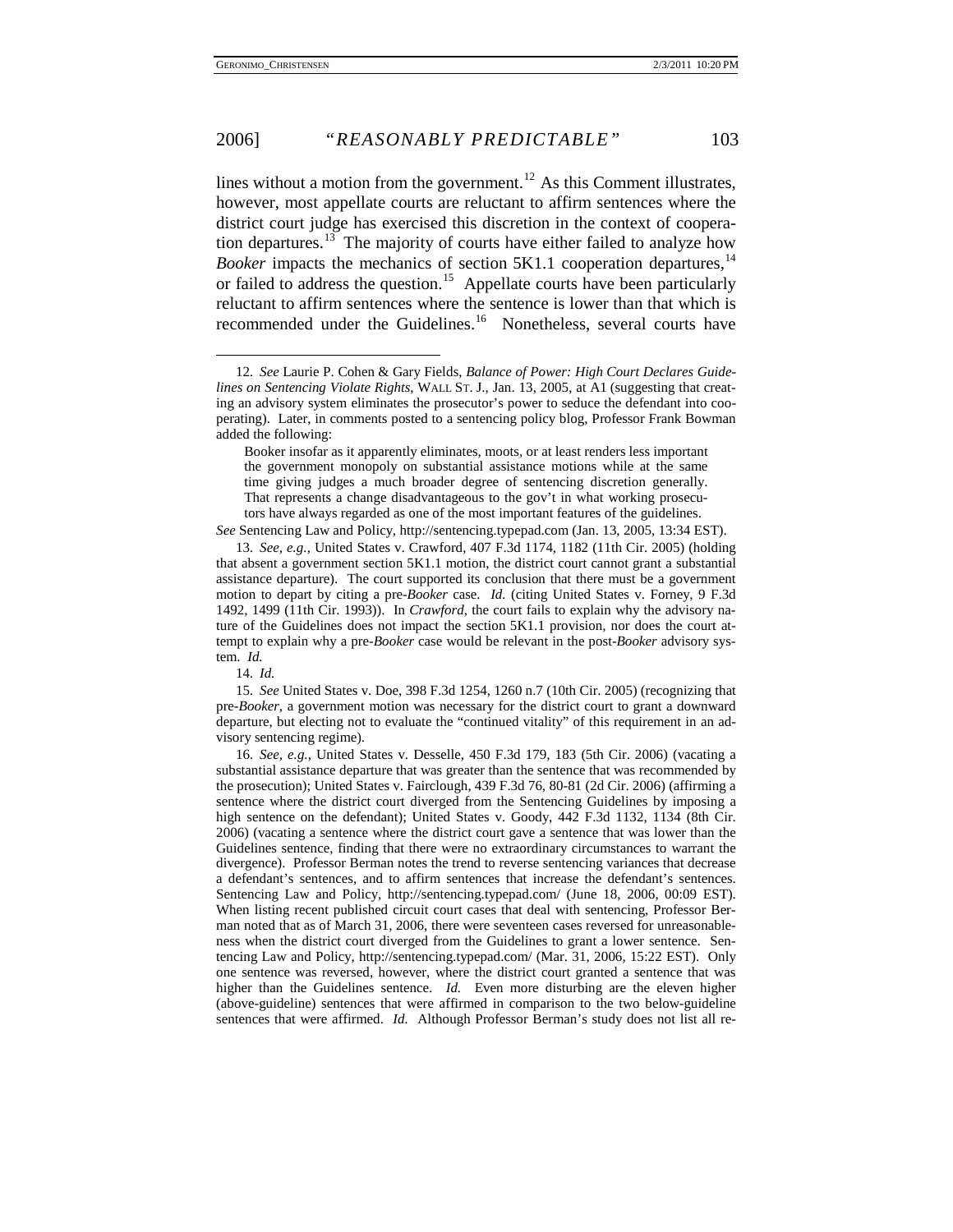l

#### 104 *FORDHAM URB. L.J.* [Vol. XXXIII

used 18 U.S.C. § 3553(a), the statute describing offender characteristics that judges should consider at sentencing, as a mechanism for granting sentences below the Guidelines to account for an offender's cooperation.<sup>1</sup>

<span id="page-4-4"></span>This Comment focuses on the nuances of post-*Booker* cooperation departures and sentence variances. Section 5K1.1 of the Guidelines governs the provision of cooperation, or substantial assistance, departures.<sup>[18](#page-4-1)</sup> This provision was the primary method for defendants to receive cooperation departures prior to *Booker*. [19](#page-4-2) The section 5K1.1 provision allowed substantial assistance departures where the prosecution actually benefited from the defendant's cooperation.<sup>[20](#page-4-3)</sup> This Comment discusses how this aspect of the substantial assistance provision has been implicated by expanded judicial discretion.

First, Part I.A of this Comment will provide an overview of the original goals of the Sentencing Commission and the section 5K1.1 substantial assistance provision. Part I.B of the Comment summarizes *United States v. Booker* and its impact on cooperation departures. Finally, post-*Booker* application of section 5K1.1 and 18 U.S.C.  $\S$  3553(a) to substantial assistance is explored in Part II and is followed by a recommendation in Part III. This Comment argues that judges should not only consider a defendant's cooperation with the government at sentencing, but they should also consider those efforts where the cooperation does not amount to substantial assistance.

- 19*. See supra* not[e 10](#page-2-4) and accompanying text.
- <span id="page-4-3"></span><span id="page-4-2"></span>20*. See supra* not[e 10](#page-2-4) and accompanying text.

cent cases, it does illustrate a general trend to treat upward variances and downward variances differently. *Id.* As noted by the Second Circuit, reasonableness is a flexible standard. *See* United States v. Crosby, 397 F.3d 103, 115 (2d Cir. 2005) ("'[R]easonableness' is inherently a concept of flexible meaning, generally lacking precise

boundaries . . . ."). That does not mean, however, that it should be applied inconsistently based on whether the divergence is upward or downward.

<span id="page-4-0"></span><sup>17</sup>*. E.g.*, United States v. Beamon, 373 F. Supp. 2d 878, 884-86 (E.D. Wis. 2005); United States v. Condon, Nos. C3-05-04, C3-05-05, 2005 WL 1114841 (D.N.D. Apr. 22, 2005); *see also* AMY BARON-EVANS, FED. PUB. & CMTY. DEFENDERS, SENTENCING POST-*BOOKER* 15 (2005), *available at* [http://www.fd.org/pdf\\_lib/sentencing%20postbooker101205.pdf.](http://www.fd.org/pdf_lib/sentencing%20postbooker101205.pdf) See *infra* not[e 70](#page-9-0) for the text of § 3553(a).

<span id="page-4-1"></span><sup>18</sup>*. See supra* note [10](#page-2-4) and accompanying text. Within the Guidelines, the section 5K1.1 provision had a monopoly over substantial assistance departures. Although defendants could receive a sentence reduction for "accepting responsibility" for their actions, this departure is generally lesser than the departure for substantial assistance. U.S. SENTENCING GUIDELINES MANUAL § 5K1.1 (2005). Furthermore, offenders who provide or make a good faith effort to provide substantial assistance to the government do more than accept responsibility for their actions. *See infra* Part III.A.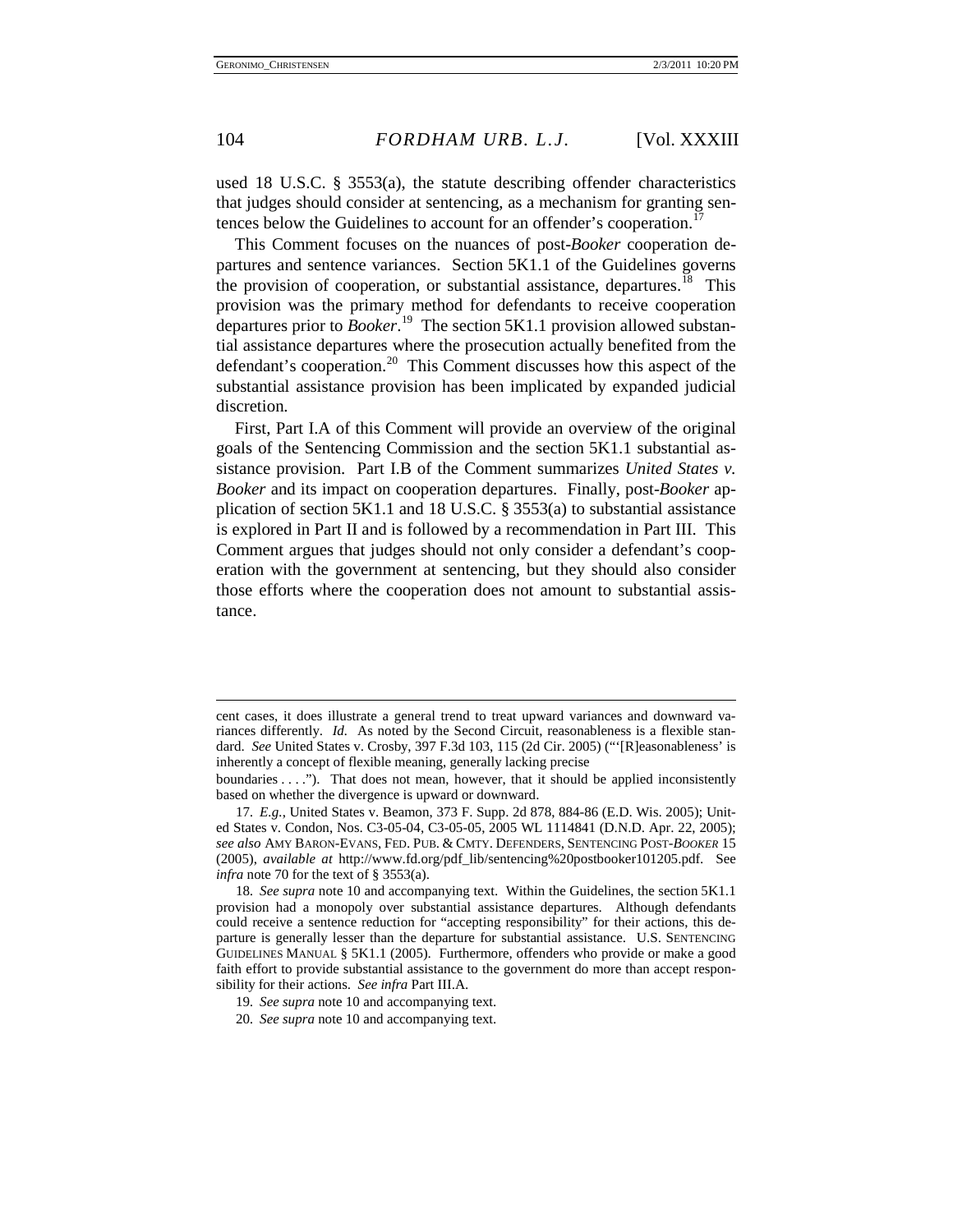<span id="page-5-7"></span>

#### **PART I: FEDERAL SENTENCING AND** *BOOKER*

#### **A. The Sentencing Guidelines and Section 5K1.1**

The Guidelines came into effect in 1989 and provided mandatory sentencing guidelines for federal offenders.<sup>21</sup> The Sentencing Commission Report of 1991, which described the goals of the Guidelines, identified six objectives for mandatory sentences: "assuring 'just' [] punishment, more effective deterrence, more effective incapacitation of the serious offender, elimination of sentence disparities, stronger inducements for knowledgeable offenders to cooperate in the investigation of others, and judicial econ-omies resulting from increased pressure on defendants to plead guilty."<sup>[22](#page-5-1)</sup>

<span id="page-5-8"></span>Section 5K1.1 of the Guidelines provided for a departure from the mandatory sentence where the defendant provided substantial assistance to the prosecution.[23](#page-5-2) Defendants had to *actually* provide substantial assistance to the government in order to benefit from this departure.<sup>[24](#page-5-3)</sup> In other words, the cooperation was required to result in increased prosecution and further the prosecutorial enterprise before the defendant would receive the benefit of a reduced sentence. The provision of a sentencing departure is initiated by a government motion requesting a sentence reduction due to the defen $d$  dant's cooperation with the prosecution.<sup>[25](#page-5-4)</sup> In some courts, the government provides the judge with a suggested sentencing range based on the extent of the defendant's cooperation, timeliness of cooperation, and other related factors.<sup>[26](#page-5-5)</sup> The sentence reduction for substantial assistance can provide a multiple-level departure from the Guidelines.<sup>[27](#page-5-6)</sup> As a result, the section

-

25*. See supra* note [10](#page-2-4) and accompanying text.

<sup>21.</sup> Mistretta v. United States, 488 U.S. 361, 376-69 (1989).

<span id="page-5-1"></span><span id="page-5-0"></span><sup>22.</sup> Stephen J. Schulhofer, *Rethinking Mandatory Minimums*, 28 WAKE FOREST L. REV. 199, 201-02 (1993) (citing to U.S. SENTENCING COMM'N, MANDATORY MINIMUM PENALTIES IN THE FEDERAL & CRIMINAL JUSTICE SYSTEM: A SPECIAL REPORT TO CONGRESS 13-15  $(1991)$ .

<sup>23</sup>*. See supra* note [10](#page-2-4) and accompanying text.

<sup>24</sup>*. See supra* note [10](#page-2-4) and accompanying text.

<span id="page-5-5"></span><span id="page-5-4"></span><span id="page-5-3"></span><span id="page-5-2"></span><sup>26</sup>*. See, e.g.*, [United States v. Crawford, 407 F.3d 1174, 1182 \(11th Cir. 2005\).](http://www.lexis.com/research/buttonTFLink?_m=1d25b8189a3cfdc9ebf781593a29d836&_xfercite=%3ccite%20cc%3d%22USA%22%3e%3c%21%5bCDATA%5b2005%20U.S.%20App.%20LEXIS%2022052%5d%5d%3e%3c%2fcite%3e&_butType=3&_butStat=2&_butNum=8&_butInline=1&_butinfo=%3ccite%20cc%3d%22USA%22%3e%3c%21%5bCDATA%5b407%20F.3d%201174%5d%5d%3e%3c%2fcite%3e&_fmtstr=FULL&docnum=9&_startdoc=1&wchp=dGLbVtb-zSkAW&_md5=7a02e3b6fed4f4163d4cc9d6a7d5f228) The practice of the government suggesting what sentence the judge should provide is not common to all jurisdictions. Some courts may place more weight on the probation office's suggestion, and still, in other courts, the prosecutor makes no suggestion about sentences. For practical reasons, this Comment focuses on the courts where the government's suggestion is usually given great weight. In other jurisdictions, the government is not likely to appeal the sentencing decision of the judge. Thus, there is limited case law discussing the reasonableness of the trial court's decisions. Although prosecutors have greater control over the sentencing in these circuits, the appellate decisions on reasonableness still offer insight for other jurisdictions.

<span id="page-5-6"></span><sup>27</sup>*. See supra* note [16](#page-3-5) and accompanying text.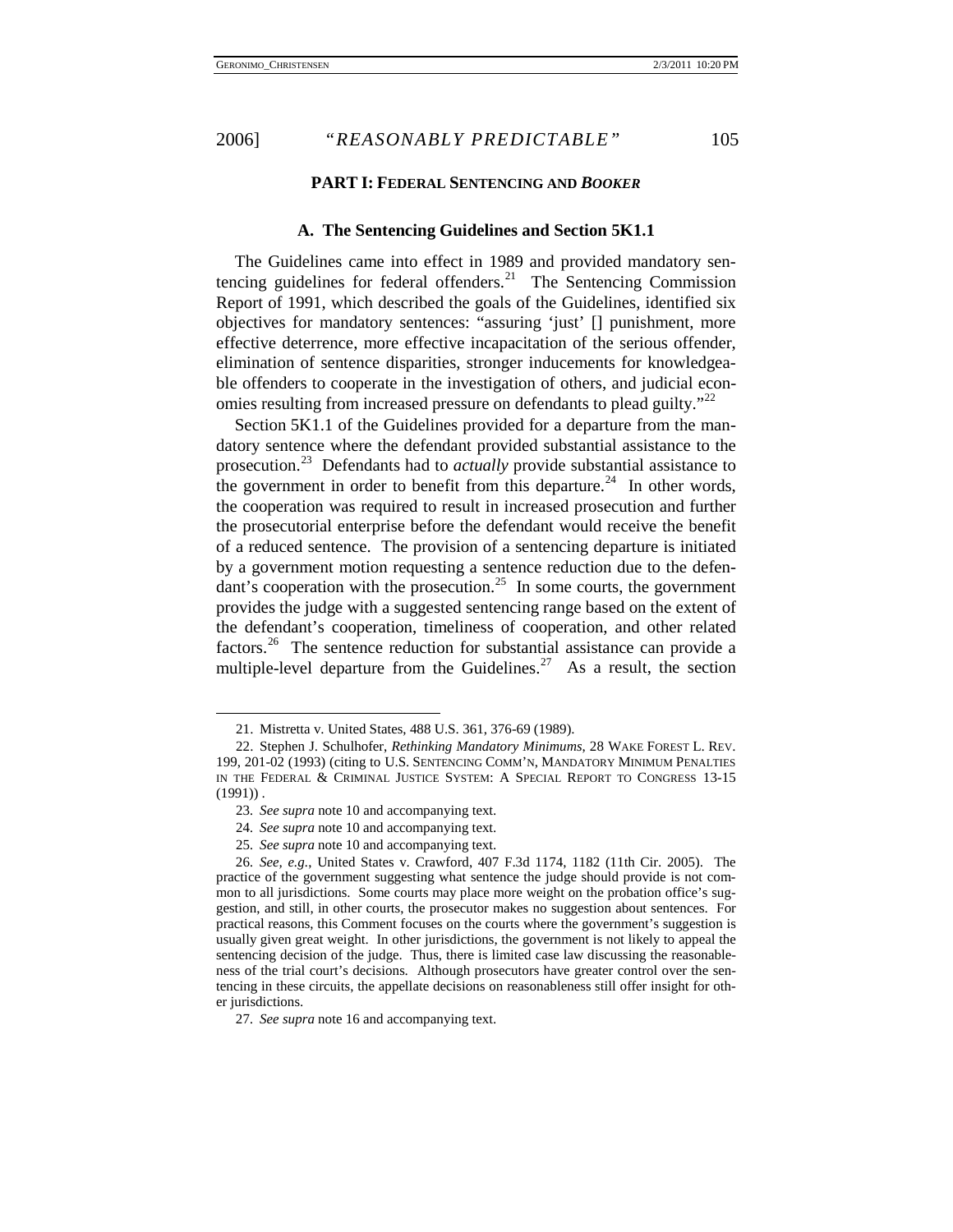5K1.1 provision can significantly reduce the defendant's sentence.<sup>[28](#page-6-1)</sup> Many critics of the section 5K1.1 provision argue that it provides the prosecutor with too much discretion.<sup>[29](#page-6-2)</sup> The judge, however, has the discretion to grant or deny the government's section  $5K1.1$  motion.<sup>30</sup> Thus, the section  $5K1.1$ departure requires agreement between the prosecutor and the judge.<sup>[31](#page-6-4)</sup>

<span id="page-6-0"></span>The original version of the section 5K1.1 provision granted substantial assistance departures where defendants made a good faith effort to coope-rate with the prosecution.<sup>[32](#page-6-5)</sup> In 1989, however, the Sentencing Commission amended the section 5K1.1 provision, requiring that substantial assistance be actually provided.<sup>33</sup> The Sentencing Commission claimed that this amendment was a clarification of the original provision.<sup>[34](#page-6-7)</sup>

This change is significant because it required actual provision of substantial assistance and did not consider a good faith effort to provide substantial assistance for a sentencing departure.<sup>35</sup> The Sentencing Commission stated that the original language suggested that the *attempt* to cooperate with the government would warrant a departure.<sup>[36](#page-6-9)</sup> The original language, however, required a "good faith effort" to provide substantial as-sistance, not a mere desire to do so.<sup>[37](#page-6-10)</sup> Thus, this "clarification" between a good faith effort to provide and actual provision of substantial assistance, in reality, seems to have been a substantial change to the Guidelines, and not a mere "clarification." Furthermore, as a result of this change, prosecutors focused on the actual fruits of the information that defendants pro-

-

36*. Id.*

<span id="page-6-1"></span><sup>28</sup>*. See supra* note [16](#page-3-5) and accompanying text; *see also* Linda Drazga Maxfield & John H. Kramer, *Substantial Assistance: An Empirical Yardstick Gauging Equity in Current Federal Policy and Practice*, 11 FED. SENT'G REP. 6, 13 (1998) ("The court's role in the substantial assistance process is to decide whether to accept the prosecution's § 5K1.1 motion and, if so, to determine the magnitude of departure as a function of the degree and nature of the cooperation.").

<span id="page-6-3"></span><span id="page-6-2"></span><sup>29</sup>*. See, e.g.*, Alexandra Natapoff, *Snitching: The Institutional and Communal Consequences*, 73 U. CIN. L. REV. 645, 662-63 (2004).

<sup>30.</sup> U.S. SENTENCING GUIDELINES MANUAL § 5K1.1 (2005).

<sup>31</sup>*. See id.*

<span id="page-6-5"></span><span id="page-6-4"></span><sup>32.</sup> The original provision stated, "Upon motion of the government stating that the defendant has made a *good faith effort to provide substantial assistance* in the investigation or prosecution of another person who has committed an offense, the court may depart from the guidelines." Sentencing Guidelines for United States Courts, 52 Fed. Reg. 18,103 (May 13, 1987) (emphasis added).

<sup>33.</sup> U.S. SENTENCING GUIDELINES MANUAL § 5K1.1 (amended 1989).

<span id="page-6-9"></span><span id="page-6-8"></span><span id="page-6-7"></span><span id="page-6-6"></span><sup>34</sup>*. See* U.S. SENTENCING COMM'N, SENTENCING GUIDELINES AND POLICY STATEMENTS MANUAL 115-16 (Apr. 13, 1987) (incorporating technical, clarifying, or conforming amendments submitted to Congress May 1, 1987), *available at* http://www.ussc.gov/2001guid/Appc-5.pdf.

<sup>35</sup>*. Id.*

<span id="page-6-10"></span><sup>37</sup>*. See supra* note [32](#page-6-0) and accompanying text.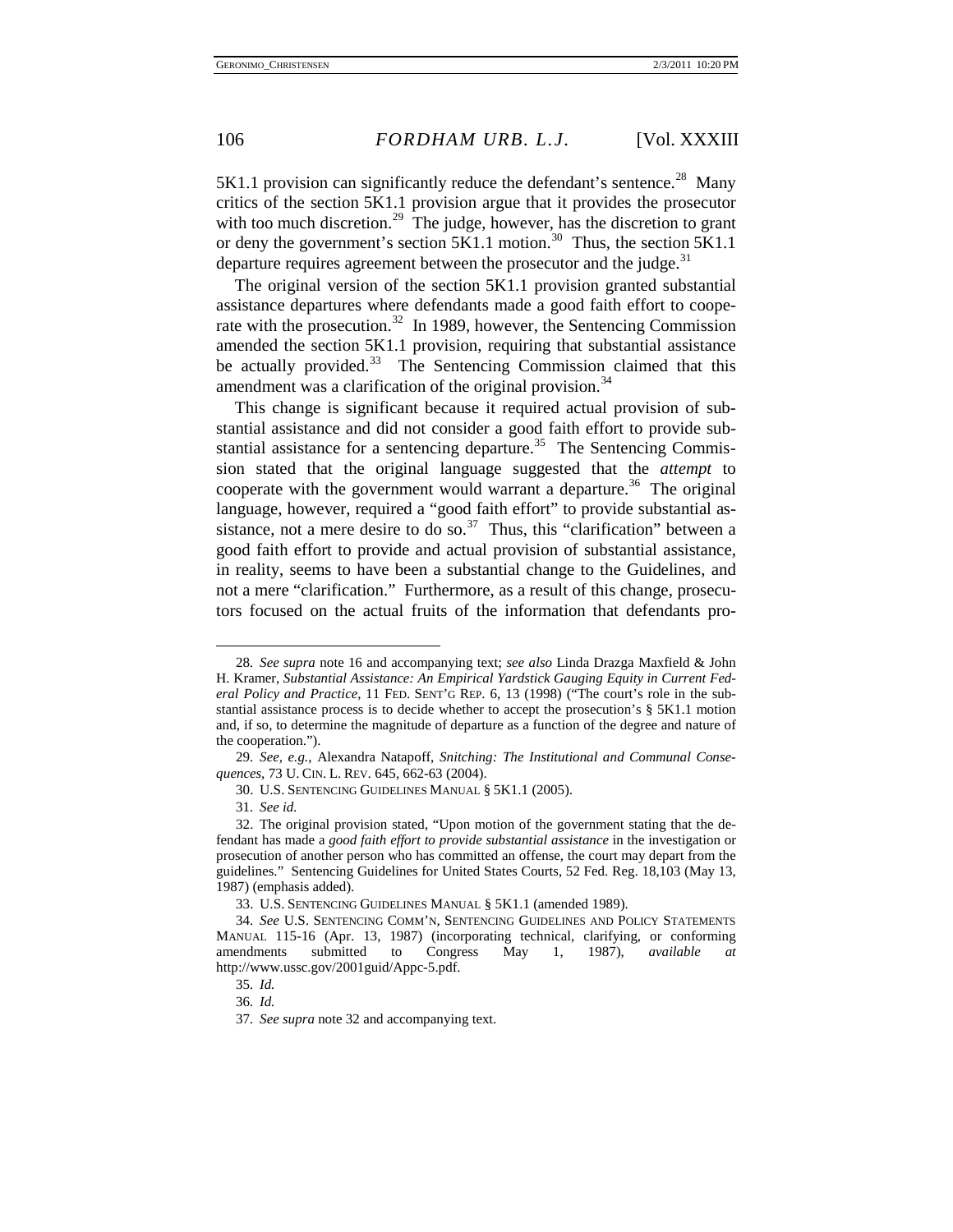vided, rather than the offender characteristics that substantial assistance demonstrates.<sup>[38](#page-7-0)</sup>

#### **B. Summary of** *United States v. Booker*

In *United States v. Booker,* the Supreme Court held that the Guidelines were only advisory.<sup>39</sup> The Court issued both a doctrinal opinion, written by Justice Stevens, and a remedial opinion, written by Justice Breyer.<sup>[40](#page-7-2)</sup> In its remedial opinion, the Supreme Court required that judges consult the Guidelines, even though they are not bound by them.<sup>[41](#page-7-3)</sup> The *Booker* Court struck down § 3553(b) of the federal sentencing statute, which required courts to impose sentences within the Guidelines. $42$ 

The facts of the case follow. Based on the results of the jury trial, Respondent Booker received a sentence between 210 and 262 months in prison under the Guidelines. $43$  Despite this, the district court judge held a postsentencing hearing and determined, by a preponderance of the evidence, that Booker could be held accountable for an additional 566 grams of cocaine for sentencing purposes.<sup>44</sup> This finding increased Booker's sentence to one between  $360$  months and life imprisonment.<sup>[45](#page-7-7)</sup>

In addition, Respondent Fanfan, the second defendant to the case, was convicted of a crime that placed his sentence at seventy-eight months under the Guidelines.[46](#page-7-8) During a sentencing hearing following the trial, the judge found additional facts that raised Fanfan's sentence to a sentence between 188 and 235 months.<sup>[47](#page-7-9)</sup>

In its doctrinal opinion, the *Booker* Court addressed the constitutionality of the Guidelines. $48$  Under the Sixth Amendment, defendants have a right

<span id="page-7-0"></span><sup>38</sup>*. See* U.S. SENTENCING GUIDELINES MANUAL § 5K1.1 (2005) (instructing the judge to evaluate the actual provision of substantial assistance). The distinction between actually reaping the benefits from the defendant's cooperation versus considering the good faith efforts to cooperate quickly, and with as much information as possible, is critical. The former only evaluates whether prosecutors were able to prosecute using the defendant's information. Thus, where two defendants provide the same information, only one has provided substantial assistance to the prosecution because the prosecution has not "actually" benefited from the second individual's information.

<sup>39.</sup> 543 U.S. 220, 259 (2005).

<sup>40</sup>*. Id.* at 226, 244.

<sup>41</sup>*. Id.* at 259.

<span id="page-7-8"></span><span id="page-7-7"></span><span id="page-7-6"></span><span id="page-7-5"></span><span id="page-7-4"></span><span id="page-7-3"></span><span id="page-7-2"></span><span id="page-7-1"></span><sup>42</sup>*. Id.* at 245. Section 3553(b) is codified at 18 U.S.C.A. § 3553(b)(1) (West Supp. 2004).

<sup>43</sup>*. Booker*, 543 U.S. at 227.

<sup>44</sup>*. Id.*

<sup>45</sup>*. Id.*

<sup>46</sup>*. Id.* at 228.

<span id="page-7-9"></span><sup>47</sup>*. Id.*

<span id="page-7-10"></span><sup>48</sup>*. Id.* at 226.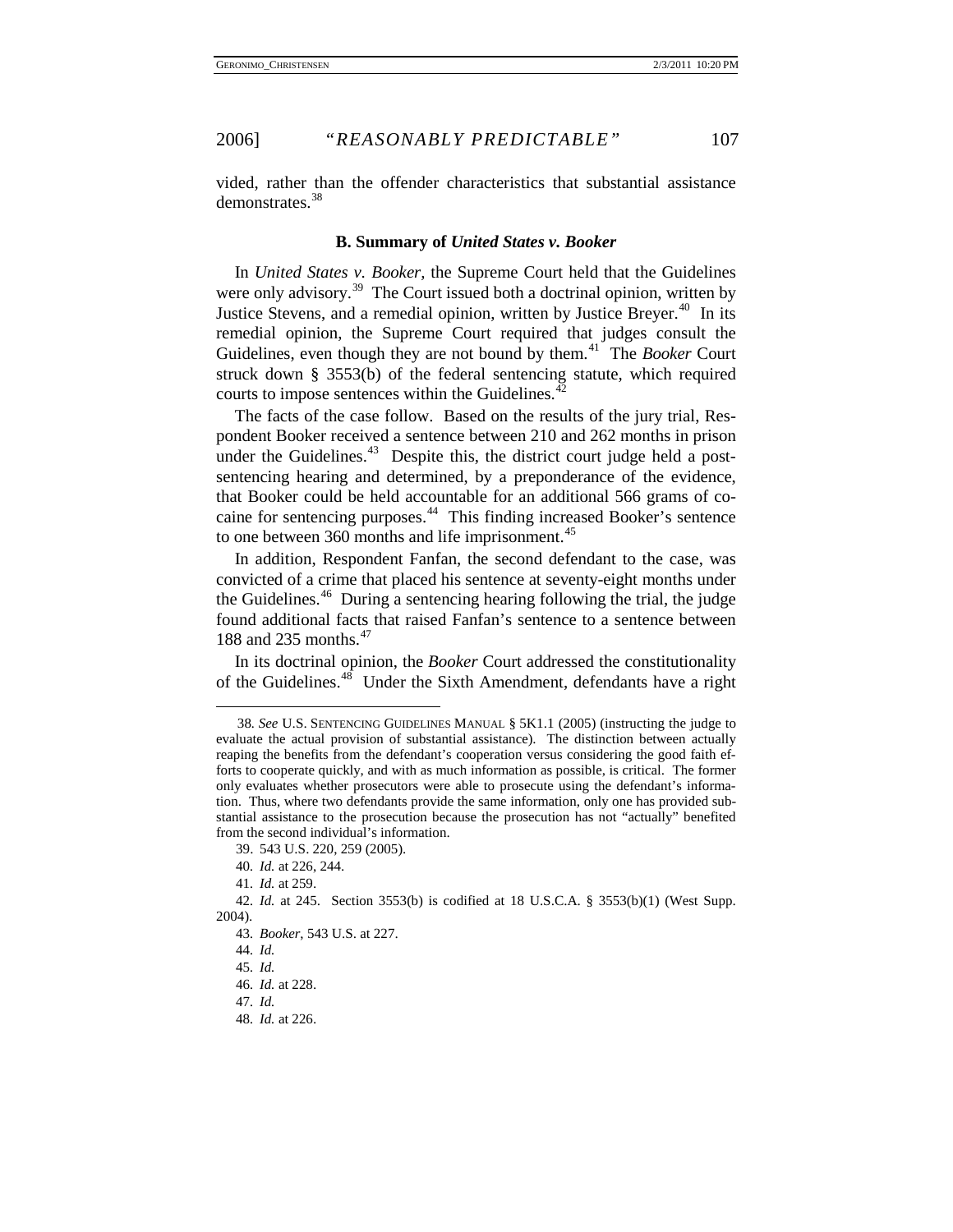to a fair jury trial.<sup>49</sup> The common law incorporates the right to be proven guilty beyond a reasonable doubt into the nexus of Sixth Amendment rights.<sup>[50](#page-8-1)</sup> Under the mandatory system, both Booker's and Fanfan's Sixth Amendment rights were violated because the Guidelines allowed judicial fact-finding under a "preponderance of the evidence" standard.<sup>[51](#page-8-2)</sup> The *Booker* Court noted that if the Guidelines were advisory, this problem would not exist.<sup>[52](#page-8-3)</sup> Under an advisory sentencing system, the judge can assess the factors she finds most relevant without a finding from the jury, distinguishing it from the mandatory fact-finding under the mandatory sentencing scheme.<sup>53</sup> The Court noted the previous legislative scheme allowed judges to make certain factual findings and grant sentence enhancements as an aggravating factor interfering with the offenders' Sixth Amendment rights.<sup>54</sup> As a result of this practice, the judge, not the jury, became the main fact-finder whose decision impacted the defendant.<sup>[55](#page-8-6)</sup>

The doctrinal opinion concluded that under a mandatory sentencing regime, fact-finding that increased the sentence of the defendant must be brought before the jury.<sup>[56](#page-8-7)</sup> The *Booker* Court held that despite the efficiency issues that may arise, any judicial fact-finding that enhanced the defendant's sentence, based on her plea of guilty or a jury verdict, must be submitted to the jury in order to preserve the defendant's Sixth Amendment rights.<sup>[57](#page-8-8)</sup> The Court reasoned that the rights embodied by the Sixth Amendment outweigh the interests of efficiency and held that the Guide-lines, as they stood, were unconstitutional.<sup>[58](#page-8-9)</sup>

In the remedial opinion written by Justice Breyer, the Court discussed the construction of the Guidelines after the doctrinal holding that the Guidelines were unconstitutional.<sup>59</sup> The Court corrected the constitutional infirmities of the Guidelines by severing two provisions.<sup>[60](#page-8-11)</sup> The Court struck down  $\S$  3553(b)(1), which created the mandatory nature of the

<sup>49.</sup> U.S. CONST. amend. VI.

<sup>50</sup>*. Booker*, 543 U.S. at 230.

<sup>51</sup>*. Id.* at 232.

<sup>52</sup>*. Id.* at 233.

<span id="page-8-4"></span><span id="page-8-3"></span><span id="page-8-2"></span><span id="page-8-1"></span><span id="page-8-0"></span><sup>53</sup>*. Id.* ("For when a trial judge exercises his discretion to select a specific sentence within a defined range, the defendant has no right to a jury determination of the facts that the judge deems relevant.").

<span id="page-8-9"></span><span id="page-8-8"></span><span id="page-8-7"></span><span id="page-8-6"></span><span id="page-8-5"></span><sup>54</sup>*. Id.* at 236 ("As the enhancements became greater, the jury's finding of the underlying crime became less significant.").

<sup>55</sup>*. Id.*

<sup>56</sup>*. Id.* at 244.

<sup>57</sup>*. Id.*

<sup>58</sup>*. Id.* at 243-44.

<span id="page-8-11"></span><span id="page-8-10"></span><sup>59</sup>*. Id.* at 244.

<sup>60</sup>*. Id.* at 259.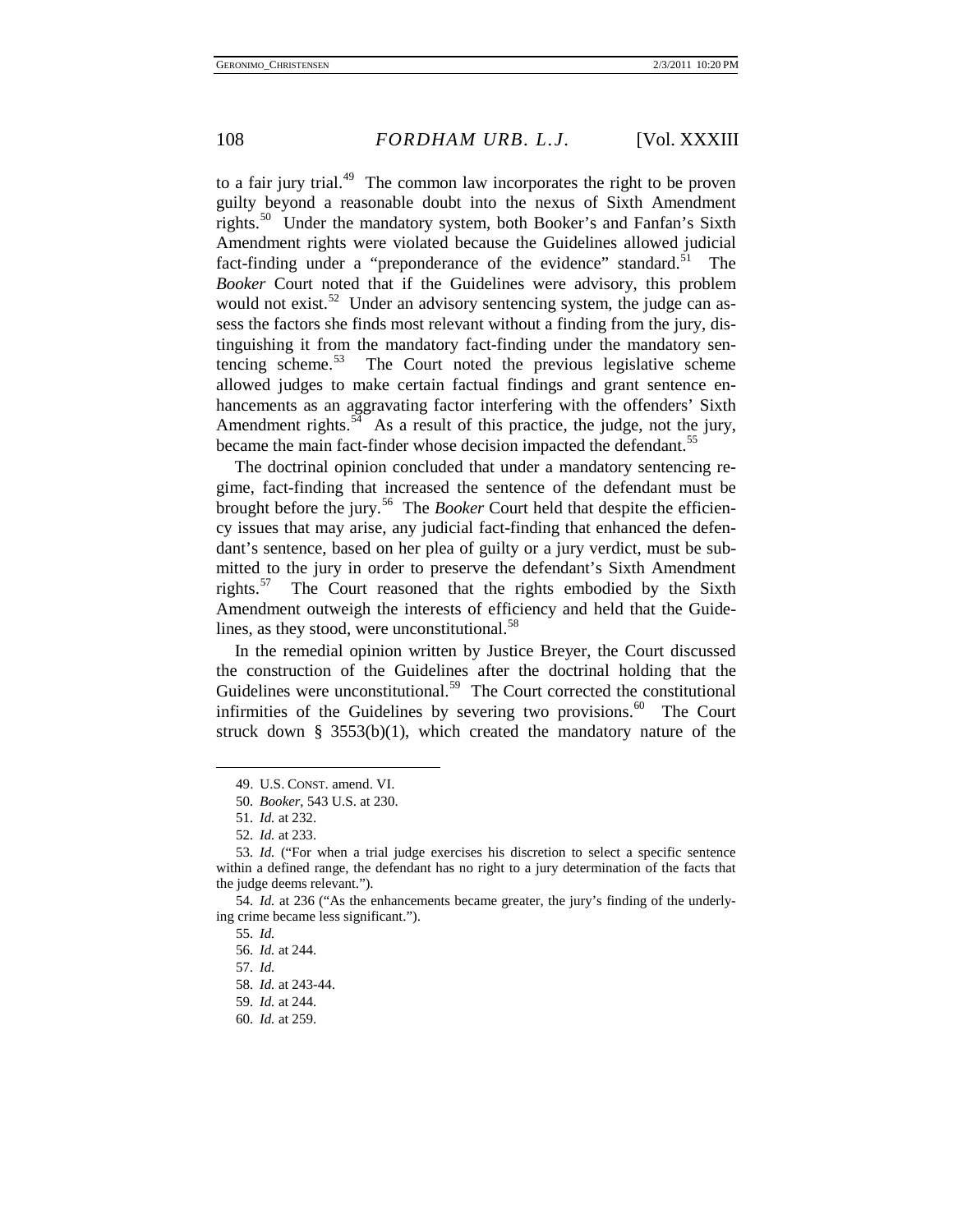Guidelines, as well as § 3742(e), which set the standard of appellate review for sentences.<sup>[61](#page-9-1)</sup> The Court held that severing these provisions preserved the constitutionality of the remaining provisions of the Guidelines.<sup>[62](#page-9-2)</sup> The Court also held that this action effectively rendered the Guidelines advi-sory.<sup>[63](#page-9-3)</sup> The Court then instructed judges to continue to consult the Guidelines when sentencing, $64$  but it also permitted judges to tailor the sentences to satisfy statutory concerns, citing  $\S 3553(a)$ .<sup>[65](#page-9-5)</sup>

<span id="page-9-11"></span>Several policy considerations affected the Court's remedial decision. The Court noted the importance of the Sentencing Commission's goals of uniformity and stated that the ability to match real conduct with the sen-tence achieved this goal.<sup>[66](#page-9-6)</sup> The Court reasoned that a system overly dependant on plea-bargaining gave the prosecutor too much control. $^{67}$  The Court stated that such prosecutorial discretion does not satisfy the Sentencing Commission goals of increasing uniformity.<sup>[68](#page-9-8)</sup> It also stated that the need to provide individualized sentences while maintaining consistency for similar conduct was critical to its decision.<sup>[69](#page-9-9)</sup>

<span id="page-9-1"></span>Additionally, the *Booker* Court emphasized the importance of § 3553(a) in sentencing decisions and the judge's ability to tailor sentencing decisions based on factors listed within that statute.<sup>[70](#page-9-10)</sup> The decision explicitly stated

<sup>61</sup>*. Id.* The text of § 3553(b)(1) reads in part:

<span id="page-9-0"></span>Except as provided in paragraph (2), the court *shall impose a sentence* of the kind, and within the range, referred to in subsection  $(a)(4)$  unless the court finds that there exists an aggravating or mitigating circumstance of a kind, or to a degree, not adequately taken into consideration by the Sentencing Commission in formulating the guidelines that should result in a sentence different from that described.

<sup>18</sup> U.S.C.A. § [3553\(b\)\(1\) \(West Supp. 2006\)](http://web2.westlaw.com/find/default.wl?rs=WLW5.11&tf=-1&docname=18USCAS3553&db=1000546&tc=-1&fn=_top&referenceposition=40&mt=Westlaw&vr=2.0&sv=Split&referencepositiontype=S&rp=%2ffind%2fdefault.wl&findtype=L) (emphasis added).

<span id="page-9-3"></span><span id="page-9-2"></span>Section 3742(e) instructs appellate judges to apply de novo review to the sentencing court's decision. *See* [18 U.S.C.A. § 3742\(e\)](http://web2.westlaw.com/find/default.wl?rs=WLW5.11&tf=-1&docname=18USCAS3742&db=1000546&tc=-1&fn=_top&referenceposition=40&mt=Westlaw&vr=2.0&sv=Split&referencepositiontype=S&rp=%2ffind%2fdefault.wl&findtype=L) (West 2000 & Supp. 2006). This standard was changed by the Supreme Court's decision to require appellate review under a "reasonableness" standard. *Booker*, 543 U.S. at 260-61.

<sup>62</sup>*. Booker*, 543 U.S. at 259.

<sup>63</sup>*. Id.*

<span id="page-9-4"></span><sup>64</sup>*. Id.*

<span id="page-9-5"></span><sup>65</sup>*. Id.* at 245-47.

<span id="page-9-6"></span><sup>66</sup>*. Id.* at 246.

<span id="page-9-7"></span><sup>67</sup>*. Id.* at 256-57.

<span id="page-9-8"></span><sup>68</sup>*. Id.*

<span id="page-9-9"></span><sup>69</sup>*. Id.* at 264.

<span id="page-9-10"></span><sup>70</sup>*. Id.* at 261. Section 3553(a) states:

Factors to be considered in imposing a sentence. The court shall impose a sentence sufficient, but not greater than necessary, to comply with the purposes set forth in paragraph (2) of this subsection. The court, in determining the particular sentence to be imposed, shall consider—

<sup>(1)</sup> the nature and circumstances of the offense and the history and characteristics of the defendant;

<sup>(2)</sup> the need for the sentence imposed—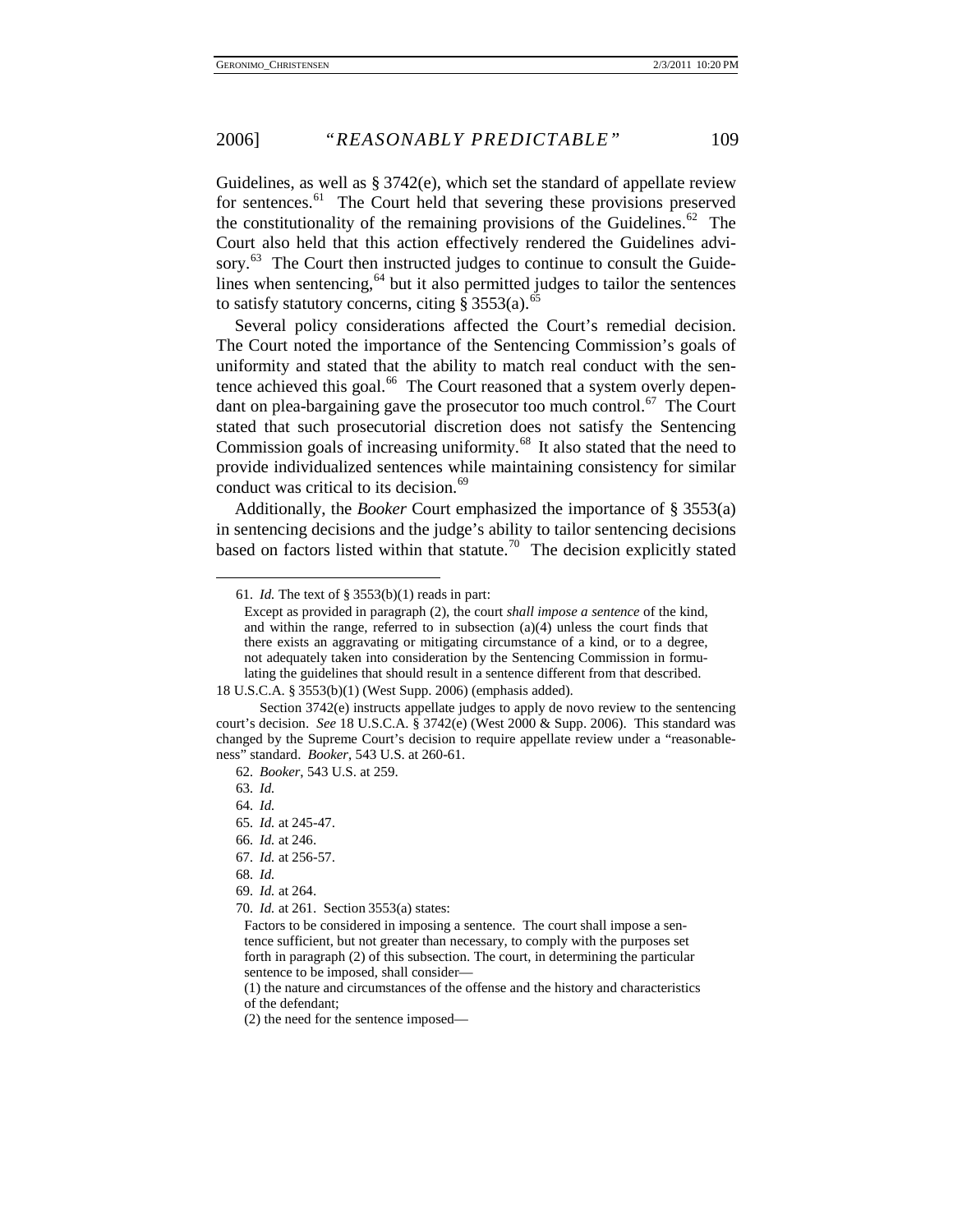that district courts are not bound by the Guidelines, although they must consult them.<sup>[71](#page-10-0)</sup> The Court instructed judges to consider the § 3553(a) factors when sentencing, such as the nature and circumstances of the offense and the history and characteristics of the defendant.<sup>[72](#page-10-1)</sup> This provision of the Guidelines requires judges to consider the main objectives of the Sentencing Commission; namely, the nature and circumstances of the offense, the history and characteristics of the defendant, and the need for the sentence to protect the public from further crimes of the defendant.<sup>[73](#page-10-2)</sup>

Further, *Booker* grants appellate review under a reasonableness standard.<sup>74</sup> The Court reasoned that such a standard is consistent with Congress' intentions and instructed appellate courts to assess whether the sen-tence is unreasonable under the factors discussed in § 3553(a).<sup>[75](#page-10-4)</sup> Although lower courts are afforded greater discretion, this discretion will be affected by how appellate courts interpret reasonableness.

#### **PART II: JUDICIAL DISCRETION AND COOPERATION POST-***BOOKER*

#### **A.** *Booker***'s Impact on Substantial Assistance Departures**

Expanded judicial discretion has allowed judges to consider a greater number of factors when sentencing a defendant, including the defendant's cooperation with the prosecution. Judges may grant a sentence lower than the sentence suggested by the pre-sentence report, when reasonableness so requires.<sup>[76](#page-10-5)</sup> Thus, a judge may diverge from the Guidelines based on coop-

<span id="page-10-6"></span>l

<sup>(</sup>A) to reflect the seriousness of the offense, to promote respect for the law,

and to provide just punishment for the offense;

<sup>(</sup>B) to afford adequate deterrence to criminal conduct;

<sup>(</sup>C) to protect the public from further crimes of the defendant; and

<sup>(</sup>D) to provide the defendant with needed educational or vocational training, medical care, or other correctional treatment in the most effective manner;

<sup>(3)</sup> the kinds of sentences available;

<sup>(4)</sup> the kinds of sentence and the sentencing range established for— . . .

<sup>(6)</sup> the need to avoid unwarranted sentence disparities among defendants with similar records who have been found guilty of similar conduct; and (7) the need to provide restitution to any victims of the offense.

<span id="page-10-4"></span><span id="page-10-3"></span><span id="page-10-2"></span><span id="page-10-1"></span><span id="page-10-0"></span>[<sup>18</sup> U.S.C.A. § 3553\(a\)](http://web2.westlaw.com/find/default.wl?rs=WLW5.11&tf=-1&docname=18USCAS3553&db=1000546&tc=-1&fn=_top&referenceposition=40&mt=Westlaw&vr=2.0&sv=Split&referencepositiontype=S&rp=%2ffind%2fdefault.wl&findtype=L) (West & Supp. 2004).

<sup>71</sup>*. Booker*, 543 U.S. at 245-46.

<sup>72</sup>*. Id.* at 249.

<sup>73</sup>*. Id.* at 268-69.

<sup>74</sup>*. Id.* at 261-62.

<sup>75</sup>*. Id.*

<span id="page-10-5"></span><sup>76</sup>*. Id.* at 260-62.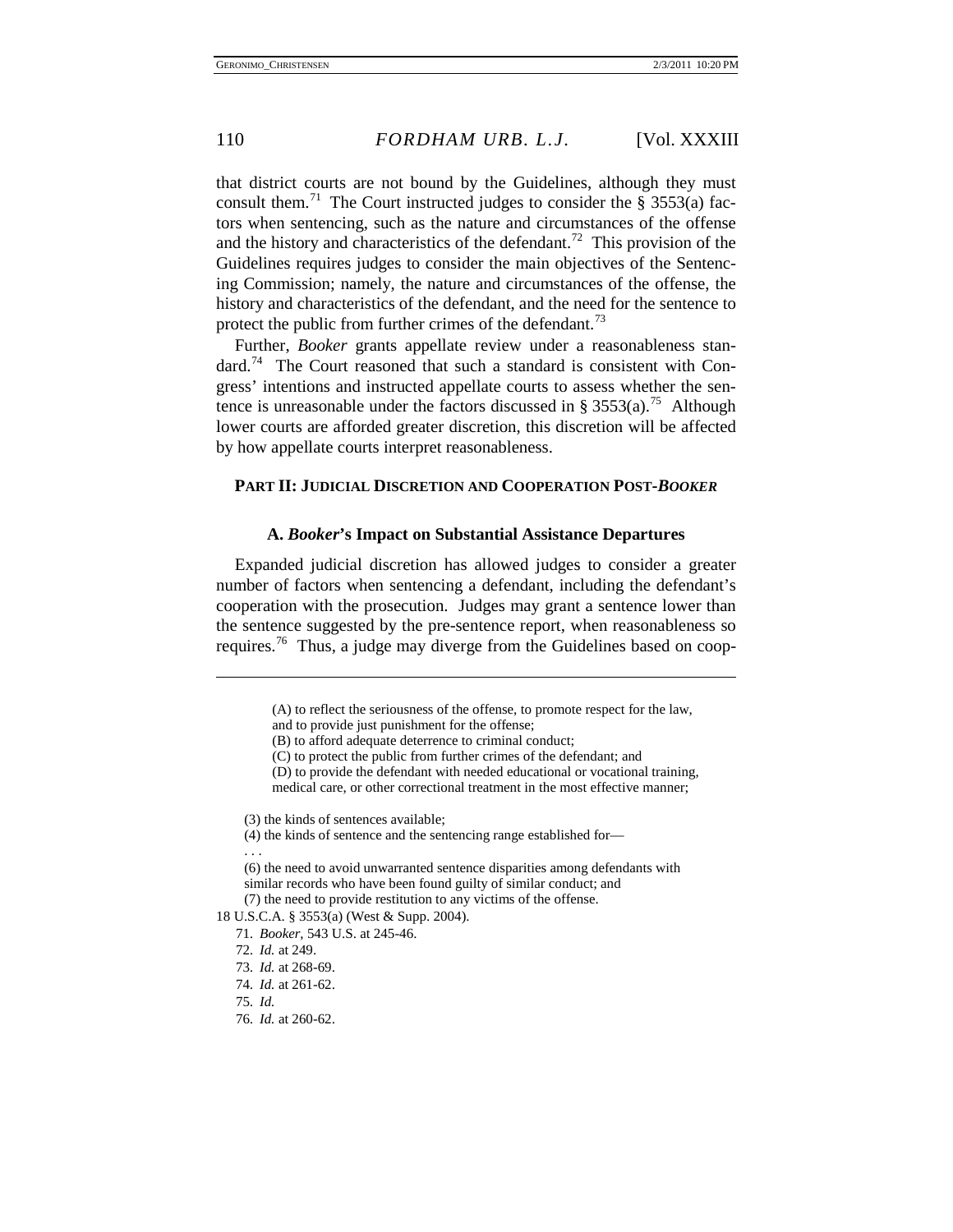eration, even where the prosecutor has not filed a motion to grant the defendant a substantial assistance departure under section 5K1.1, which was previously impossible under the mandatory sentencing regime. This is mainly achieved by factoring either the defendant's cooperation, or good faith effort to cooperate, into the § 3553(a) factors that the judge considers.

Despite the expanded discretion, the trial court must provide an explanation of how it reached its sentencing decision.[77](#page-11-0) In *United States v. Martin*, the prosecution filed a section 5K1.1 substantial assistance motion, recommending that the defendant receive a sentence of sixty-two months impri-sonment.<sup>[78](#page-11-1)</sup> Instead of applying this sentence, the district court imposed a sentence of sixty months *probation*. [79](#page-11-2) No explanation was provided to establish the validity of such a significant departure.<sup>80</sup> The appellate court vacated the sentence, reasoning that post-*Booker*, a sentencing court must provide some explanation for departing from the Guidelines.<sup>[81](#page-11-4)</sup> This explanation is necessary to assess whether the sentence is reasonable and to allow for meaningful appellate review of the sentence.<sup>82</sup> Thus, although trial courts have broad sentencing discretion, this discretion is not unfettered.<sup>83</sup> The sentencing judge must provide a reasonable basis for departre that is individualized to the defendant.<sup>[84](#page-11-7)</sup>

Nonetheless, courts now have increased discretion to reduce a defendant's sentence when reasonableness so requires. In *United States v. Pizano*, the prosecution submitted a section 5K1.1 motion suggesting that the court give Pizano a ten percent reduction in his sentence.<sup>[85](#page-11-8)</sup> When the trial court sentenced Pizano to a term seventy-five percent below his Guidelines range,<sup>[86](#page-11-9)</sup> the prosecution appealed and argued that the sentence was unrea-sonable.<sup>[87](#page-11-10)</sup> The Eighth Circuit affirmed the trial court's sentence, noting that the trial judge evaluated the § 3553(a) factors related to Pizano's cooperation, such as the usefulness and significance of the assistance given, and stated his reasons for implementing a departure.<sup>[88](#page-11-11)</sup> The appellate court also

<span id="page-11-3"></span><span id="page-11-2"></span><span id="page-11-1"></span><span id="page-11-0"></span><sup>77.</sup> United States v. Crawford, 407 F.3d 1174, 1178 (11th Cir. 2005) ("This consultation requirement, at a minimum, obliges the district court to calculate *correctly* the sentencing range prescribed by the Guidelines . . . .").

<sup>78</sup>*.* 135 F. App'x 411, 412 (11th Cir. 2005).

<sup>79</sup>*. Id.* at 414.

<sup>80</sup>*. Id.*

<span id="page-11-4"></span><sup>81</sup>*. Id.* at 415-16.

<span id="page-11-5"></span><sup>82</sup>*. Id.*

<span id="page-11-6"></span><sup>83</sup>*. Id.* at 416.

<span id="page-11-7"></span><sup>84.</sup> United States v. Booker, 543 U.S. 220, 260-62 (2005).

<sup>85.</sup> 403 F.3d 991, 993 (8thCir. 2005).

<span id="page-11-10"></span><span id="page-11-9"></span><span id="page-11-8"></span><sup>86</sup>*. Id.* at 994.

<sup>87</sup>*. Id.*

<span id="page-11-11"></span><sup>88</sup>*. Id.* at 996-97.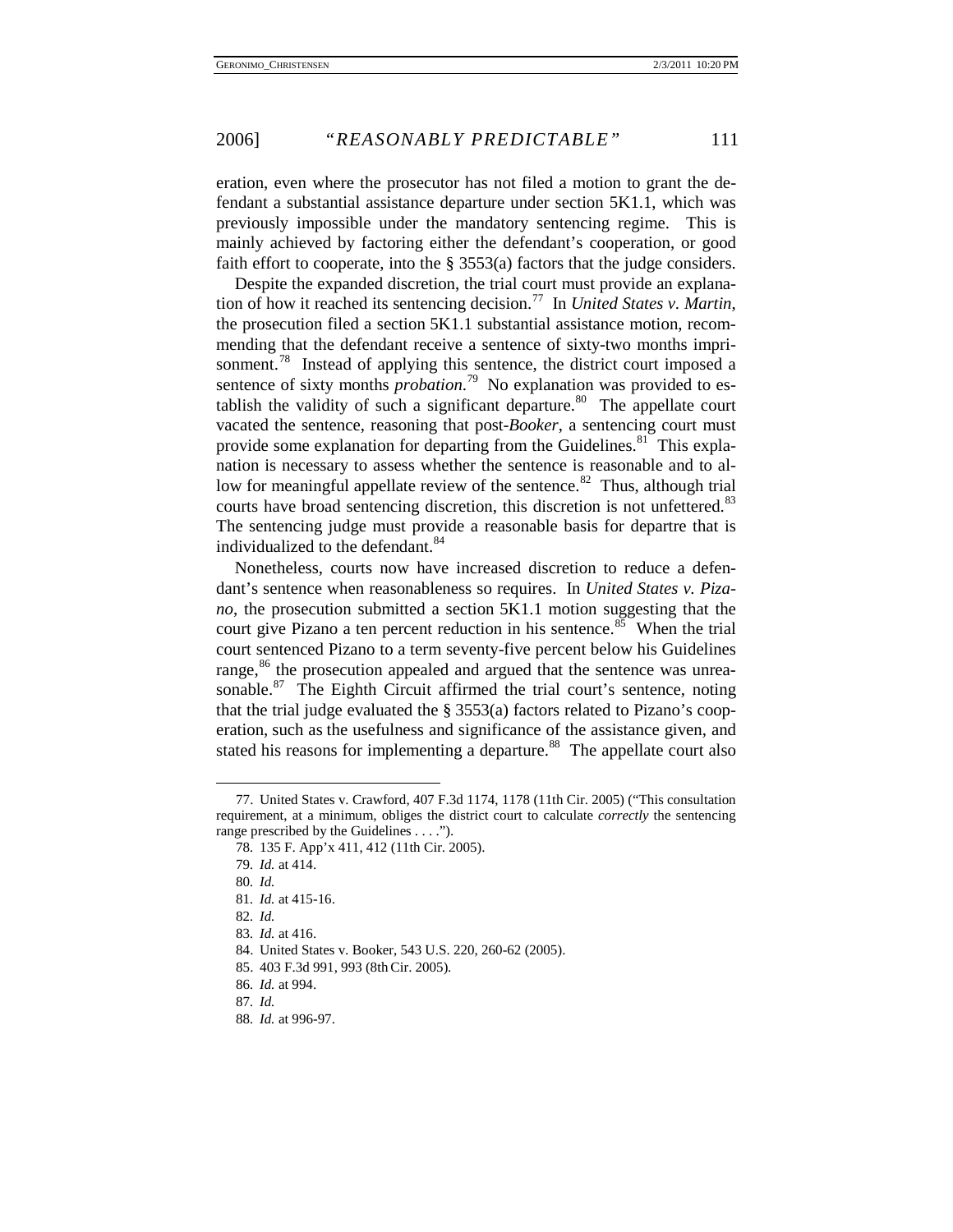suggested that while serious consideration should be given to the prosecutor's sentencing recommendation, the sentencing judge is not controlled by  $it.89$  $it.89$ 

Post-*Booker* courts may consider a lower sentence for substantial assistance against the government's opposition.<sup>90</sup> In *United States v. Beamon*, the district court evaluated  $\S$  3553(a) in view of the nature of the offense, the character of the defendant, and the needs of the public when sentencing the defendant. $91$  In addition, the court considered the disparate impact of crack-cocaine sentences and powder-cocaine sentences. $^{92}$  $^{92}$  $^{92}$  The court determined that in sentencing it could consider factors that relate to the defendant's substantial assistance, as well as factors that are not related.<sup>93</sup> Furthermore, in *United States v. Condon*, the district court upheld its own decision to give the defendant a sentencing departure that exceeded the government's recommendation.<sup>[94](#page-12-6)</sup> The court noted that it had considered the factors under § 3553(a) and could elect to give a greater departure based on Condon's cooperation.<sup>[95](#page-12-7)</sup>

<span id="page-12-0"></span>Even where there is no government motion to grant a substantial assistance departure, the judge may consider the offender's cooperation, or good faith effort to cooperate with the prosecution, in accordance with §  $3553(a).$ <sup>[96](#page-12-8)</sup> As previously discussed, § 3553(a) has increased importance in the post-*Booker* sentencing world.<sup>97</sup> *Booker* authorizes judges to use § 3553(a) as a vehicle to sentence consistently with the statutory provisions of the Guidelines.<sup>[98](#page-12-10)</sup> The § 3553(a) provision is crucial because it considers important offender characteristics and traits, which are relevant to sentenc- $ing.<sup>99</sup>$  $ing.<sup>99</sup>$  $ing.<sup>99</sup>$ 

<span id="page-12-12"></span>The § 3553(a) provision is increasingly important for cooperation because, despite *Booker*'s expansion of judicial discretion, courts have not incorporated this discretion under the section 5K1.1 provision of the Guidelines. Several cases have held that because section 5K1.1 requires a gov-

<sup>89</sup>*. Id.* at 996.

<span id="page-12-3"></span><span id="page-12-2"></span><span id="page-12-1"></span><sup>90</sup>*. See, e.g.*, United States v. Beamon, 373 F. Supp. 2d 878, 885-86 (E.D. Wis. 2005); United States v. Condon, Nos. C3-05-04, C3-05-05, 2005 WL 1114841, at \*1 (D.N.D. Apr. 22, 2005).

<sup>91</sup>*. Beamon*, 373 F. Supp. 2d at 885-86.

<sup>92</sup>*. Id.* at 886.

<sup>93</sup>*. Id.* at 884.

<span id="page-12-10"></span><span id="page-12-9"></span><span id="page-12-8"></span><span id="page-12-7"></span><span id="page-12-6"></span><span id="page-12-5"></span><span id="page-12-4"></span><sup>94.</sup> *Condon*, 2005 WL 1114841, at \*1. The government recommended a sentence of forty-eight months and the court imposed a sentence of forty-two months. *Id.*

<sup>95</sup>*. Id.*

<sup>96</sup>*. See* discussion *infra* Part III.A.

<sup>97</sup>*. See supra* text accompanying notes [76](#page-10-6)[-95.](#page-12-0)

<sup>98.</sup> United States v. Booker, 543 U.S. 220, 245-46 (2005).

<span id="page-12-11"></span><sup>99.</sup> See *supra* not[e 70,](#page-9-0) providing the relevant text of § 3553(a).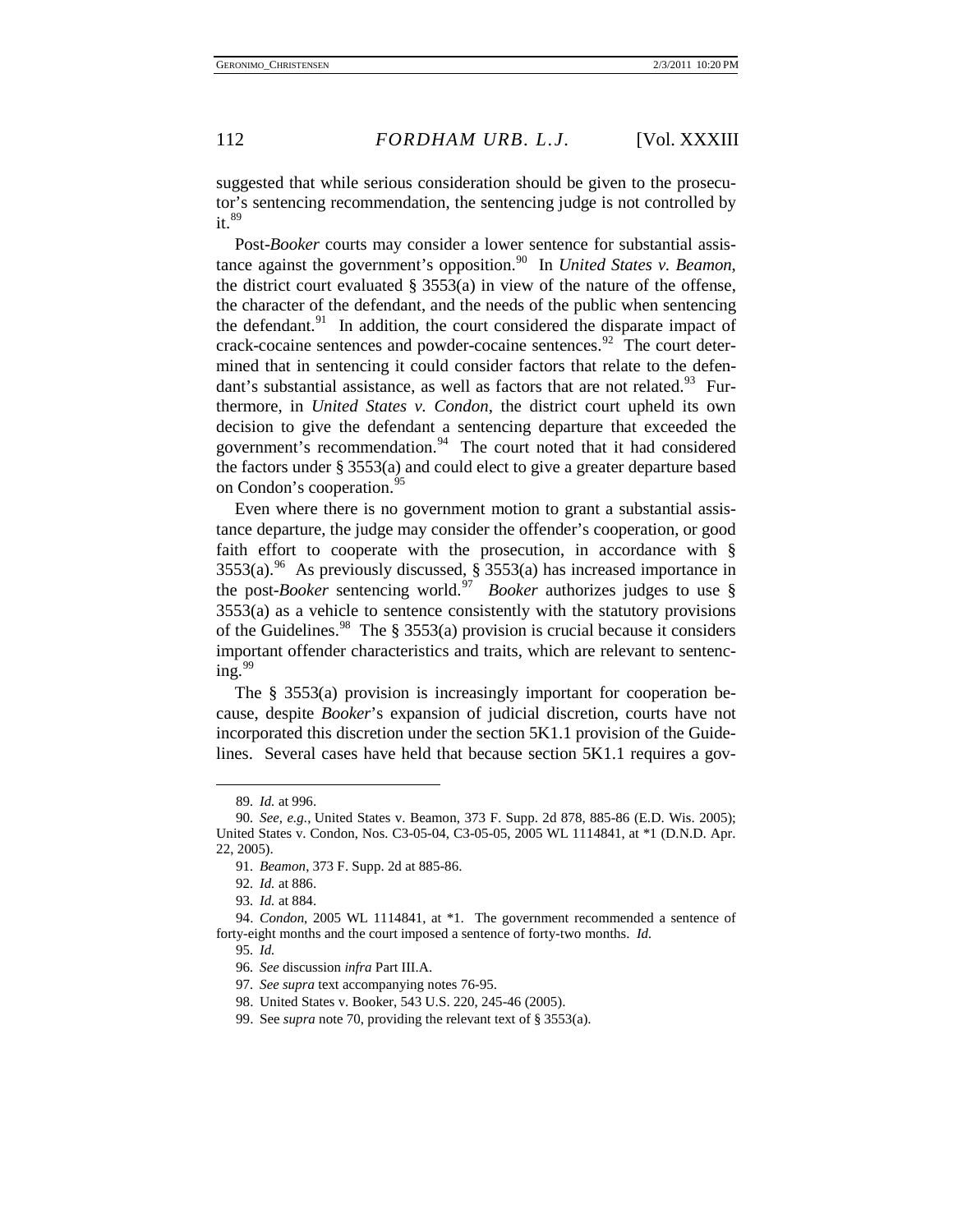ernment motion to depart, it is per se unreasonable for a court to depart in the absence of such a motion.<sup>100</sup> Despite this limitation, judges may consider a defendant's cooperation or good faith effort to cooperate through the lens of § 3553(a).<sup>[101](#page-13-1)</sup> A defendant who has surrendered all available information in a timely manner may present a decreased likelihood of reci-divism.<sup>[102](#page-13-2)</sup> Where a defendant has eliminated ties to a criminal organiza-tion, her ability to return is necessarily impaired.<sup>[103](#page-13-3)</sup> This is especially so where she has revealed all available information to the prosecution.<sup>104</sup> This type of behavior is at the heart of the offender characteristics described in §  $3553(a)$ .<sup>[105](#page-13-5)</sup> Thus, so long as the court evaluates cooperation through § 3553(a) to impose a reasonable and individualized sentence, appellate courts should uphold the trial court's sentencing decision.

#### <span id="page-13-10"></span>**B. Compliance With the Guidelines As a Measure of Reasonableness: The Reluctance to Require Courts to Diverge From the Guidelines**

*Booker* does not require courts to reduce a sentence based on a defendant's substantial assistance. Although judges have greater discretion to consider various factors post-*Booker*, sentences must comport with a reasonableness standard.<sup>106</sup> Many courts have interpreted reasonableness by measuring the sentencing court's compliance with the Guidelines. For instance, where there is no section 5K1.1 substantial assistance motion by the prosecution, some courts have held that judges are not permitted to consid-er the offender's substantial assistance as a basis for reducing a sentence.<sup>[107](#page-13-7)</sup>

When considering a defendant's substantial assistance, courts are restricted to giving sentences that are "reasonable."<sup>108</sup> In *United States v*. *Bermúdez*, the defendant appealed the trial court's failure to compel the government to file a section  $5K1.1$  motion on his behalf.<sup>[109](#page-13-9)</sup> The trial court found that Bermúdez did not provide truthful information to the prosecu-

<sup>100</sup>*. See, e.g.*, [United States v. Crawford, 407 F.3d 1174, 1182 \(11th](http://www.lexis.com/research/buttonTFLink?_m=1d25b8189a3cfdc9ebf781593a29d836&_xfercite=%3ccite%20cc%3d%22USA%22%3e%3c%21%5bCDATA%5b2005%20U.S.%20App.%20LEXIS%2022052%5d%5d%3e%3c%2fcite%3e&_butType=3&_butStat=2&_butNum=8&_butInline=1&_butinfo=%3ccite%20cc%3d%22USA%22%3e%3c%21%5bCDATA%5b407%20F.3d%201174%5d%5d%3e%3c%2fcite%3e&_fmtstr=FULL&docnum=9&_startdoc=1&wchp=dGLbVtb-zSkAW&_md5=7a02e3b6fed4f4163d4cc9d6a7d5f228) Cir. 2005).

<span id="page-13-0"></span><sup>101</sup>*. See* BARON-EVANS, *supra* note 17, at 17.

<sup>102</sup>*. Id.*

<sup>103</sup>*. Id.*

<sup>104</sup>*. Id.*

<span id="page-13-5"></span><span id="page-13-4"></span><span id="page-13-3"></span><span id="page-13-2"></span><span id="page-13-1"></span><sup>105.</sup> Section 3553(a) states that "the nature and circumstances of the offense and the history and characteristics of the defendant" are primary factors to be weighed when imposing a sentence. [18 U.S.C.A. § 3553\(a\)](http://web2.westlaw.com/find/default.wl?rs=WLW5.11&tf=-1&docname=18USCAS3553&db=1000546&tc=-1&fn=_top&referenceposition=40&mt=Westlaw&vr=2.0&sv=Split&referencepositiontype=S&rp=%2ffind%2fdefault.wl&findtype=L) (West & Supp. 2004). The characteristics of the defendant are clearly implicated in cooperation or a good faith effort to cooperate with the government.

<span id="page-13-9"></span><span id="page-13-8"></span><span id="page-13-7"></span><span id="page-13-6"></span><sup>106.</sup> United States v. Booker, 543 U.S. 220, 246 (2005) (holding that sentencing decisions should be evaluated for their reasonableness).

<sup>107</sup>*. See, e.g.*, United States v. Bermúdez, 407 F.3d 536, 538 (1st Cir. 2005).

<sup>108</sup>*. See supra* note [11](#page-2-5) and accompanying text.

<sup>109</sup>*. Bermúdez*, 407 F.3d at 538.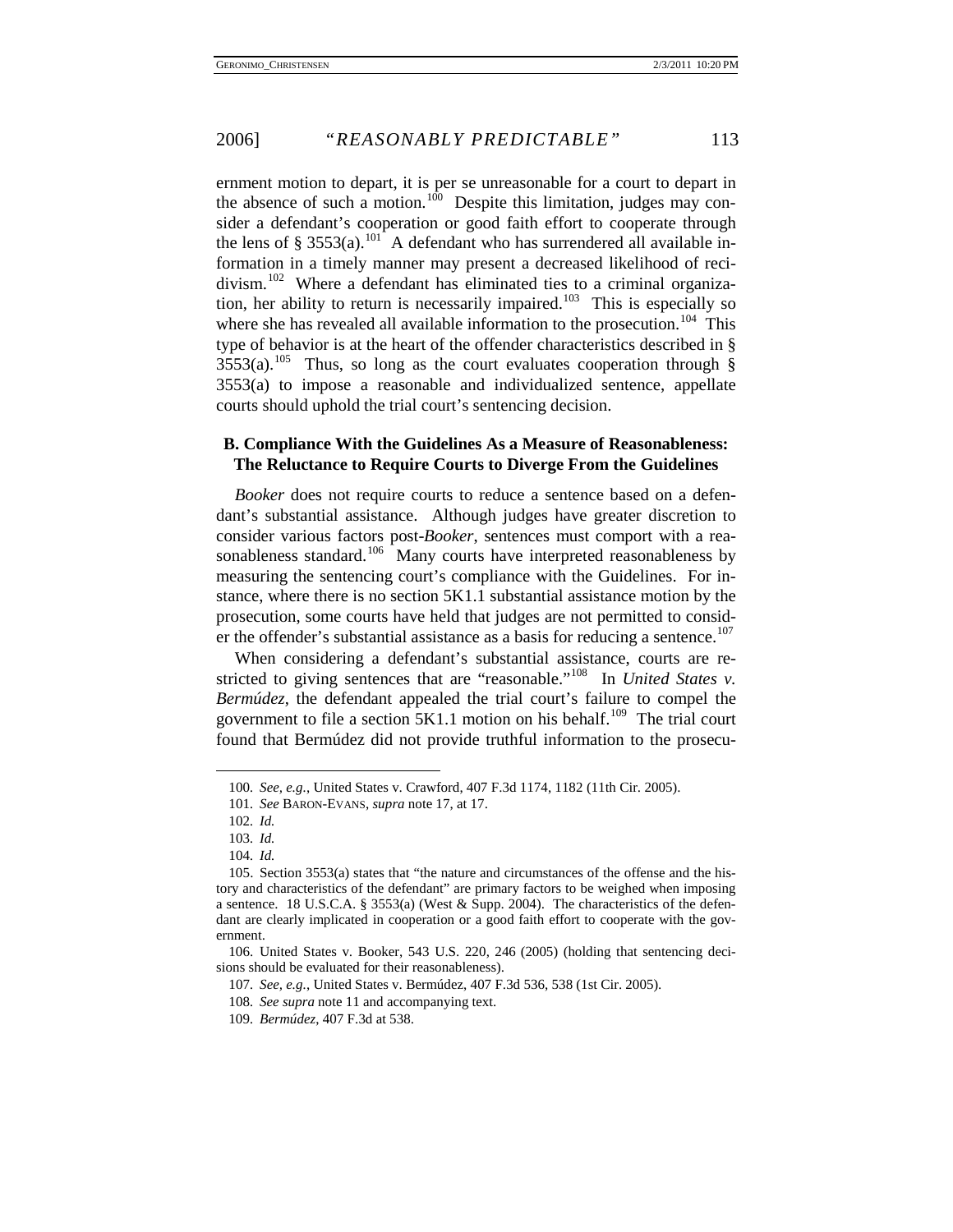tion.<sup>110</sup> The appellate court reasoned that in light of this finding, the trial court was not required to grant a substantial assistance departure.<sup>111</sup> The sentence must comport with reasonableness; refusing to depart from the Guidelines due to the defendant's false testimony comports with reasonableness. $^{112}$  $^{112}$  $^{112}$ 

When sentences diverge from the Guidelines, appellate courts have required trial courts to provide an explanation for the divergence. In *United States v. Dalton*, the Eighth Circuit reversed the trial court's sentence, stat-ing that it was unreasonable.<sup>[113](#page-14-3)</sup> The prosecutor made a section 5K1.1 substantial assistance motion and suggested that Dalton receive a ten percent departure from the Guidelines.<sup>114</sup> Instead, the trial court judge imposed a seventy-five percent departure and expressed his disdain toward the Guide-lines.<sup>[115](#page-14-5)</sup> The appellate court reversed the sentence because the judge failed to state reasons why he placed greater weight on Dalton's substantial assis-tance than the prosecutor.<sup>[116](#page-14-6)</sup> Furthermore, the court found "[a]n extraordi-nary reduction must be supported by extraordinary circumstances."<sup>[117](#page-14-7)</sup>

Moreover, defendants cannot compel the sentencing court to diverge from the Guidelines. In *United States v. Daniels*, the defendant appealed the trial court's sentencing decision, claiming that the court failed to compel the government to file a substantial assistance motion.<sup>118</sup> The appellate court affirmed the trial court's sentence, noting that the trial court cannot compel the government to make a section 5K1.1 motion where failure to do so is not unconstitutionally motivated.<sup>119</sup> Furthermore, the appellate court noted that the trial court considered Daniels's cooperation with the government in its sentencing decision.<sup>120</sup> Because the trial court considered the extent of Daniels's cooperation in its decision, the sentence could not be unreasonable.<sup>[121](#page-14-11)</sup>

Furthermore, a sentencing court does not have the authority to force the prosecution to make a section 5K1.1 substantial assistance motion on a de-

<span id="page-14-0"></span><sup>110</sup>*. Id.*

<span id="page-14-2"></span><span id="page-14-1"></span><sup>111</sup>*. Id.* at 541.

<sup>112</sup>*. Id.*

<span id="page-14-3"></span><sup>113.</sup> 404 F.3d 1029, 1033-34 (8th Cir. 2005).

<span id="page-14-4"></span><sup>114</sup>*. Id.* at 1029-30.

<sup>115</sup>*. Id.* at 1031-32.

<sup>116</sup>*. Id.* at 1033-34.

<sup>117</sup>*. Id.* at 1033.

<sup>118</sup>*.* 147 F. App'x 869, 870 (11th Cir. 2005), *cert. denied,* 2006 U.S. LEXIS 502 (2006)

<span id="page-14-11"></span><span id="page-14-10"></span><span id="page-14-9"></span><span id="page-14-8"></span><span id="page-14-7"></span><span id="page-14-6"></span><span id="page-14-5"></span><sup>(</sup>unpublished opinion).

<sup>119</sup>*. Id.* at 871.

<sup>120</sup>*. Id.* at 870.

<sup>121</sup>*. Id.*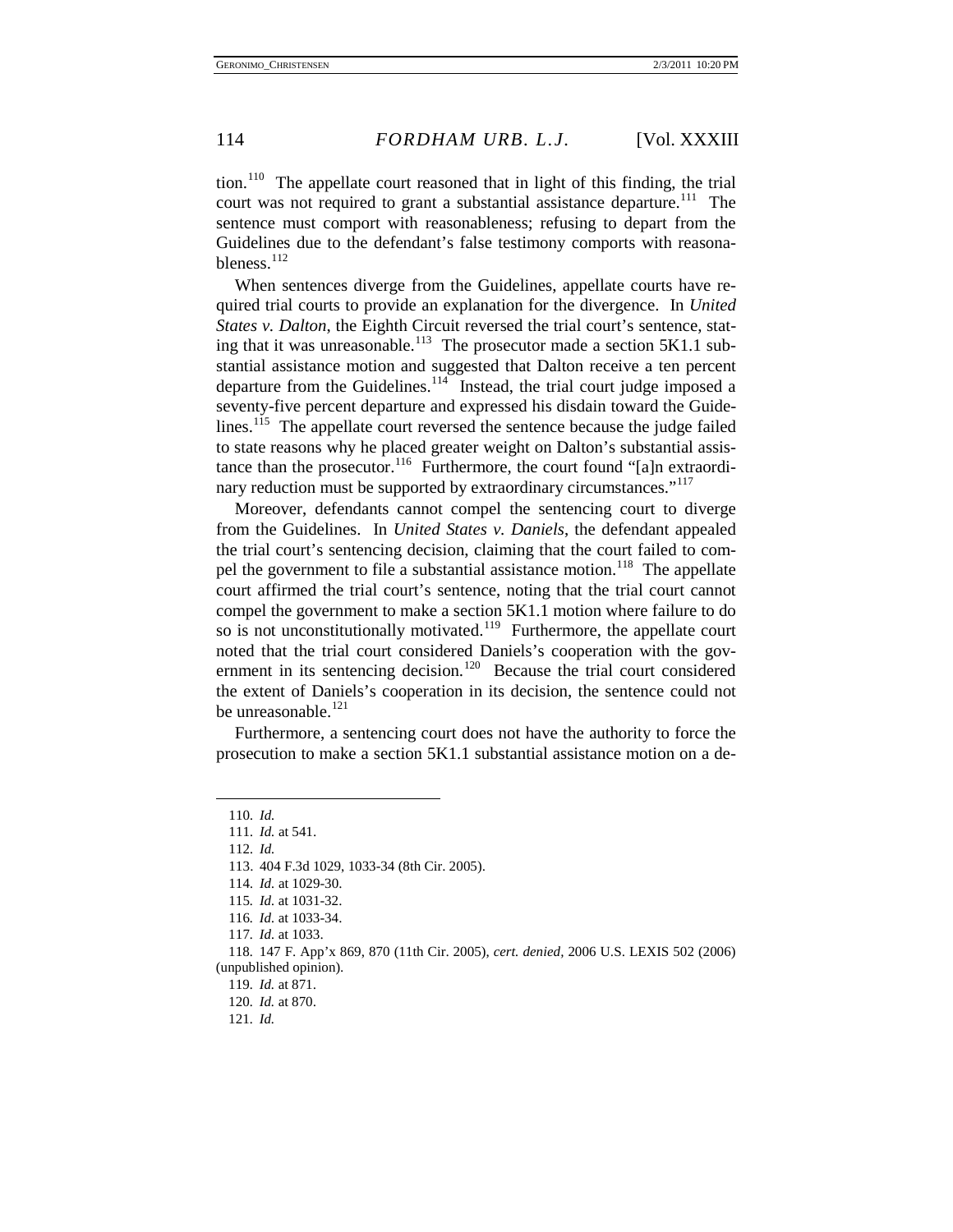fendant's behalf.<sup>[122](#page-15-0)</sup> In *United States v. Mullins*, Mullins argued that the sentencing court abused its discretion when it did not compel the government to make a section  $5K1.1$  substantial assistance motion.<sup>123</sup> The appellate court affirmed the trial court's sentence, reasoning that the government owes no duty to move for a section  $5K1.1$  sentencing departure,  $^{124}$  $^{124}$  $^{124}$  nor can the sentencing court compel the government to do so where the govern-ment's refusal is not unconstitutionally based.<sup>[125](#page-15-3)</sup> Similarly, in *United States v. Moore*, the court reasoned that section 5K1.1 fell within the sole discretion of the prosecutor,<sup>[126](#page-15-4)</sup> and although the prosecutor had the right to make a section  $5K1.1$  motion, she had no duty to do so.<sup>[127](#page-15-5)</sup>

In sum, trial courts are not compelled to diverge from the Guidelines where there is no motion from the prosecution. These cases illustrate that in fact, many appellate courts have interpreted reasonableness in relation to compliance with the Guidelines. Under section 5K1.1, the Guidelines require that the prosecution make a motion for substantial assistance before a judge departs. Thus, these courts have rejected the possibility that district judges may grant a section 5K1.1 departure in the absence of such a motion. Measuring reasonableness in such a manner does not appear warranted under the *Booker* decision, which states that sentences should be viewed in light of the factors described in  $\S$  3553(a), not in terms of how the sentence conforms with the Guidelines.

Further, appellate courts have not applied this stringent interpretation of "reasonableness" across the board. Recent case law suggests that appellate courts are more likely to affirm a divergence from the Guidelines where the district court grants a higher sentence to the defendant than where the dis-

-

125. *Mullins*, 399 F.3d at 890.

<span id="page-15-0"></span><sup>122</sup>*. Id.* A court can only compel the government motion if the government acted unconstitutionally, such as discriminating on the basis of race. *Id.*

<sup>123.</sup> 399 F.3d 888, 889 (8th Cir. 2005).

<span id="page-15-2"></span><span id="page-15-1"></span><sup>124</sup>*. Id.* at 890. Note that this case does not address whether a district court can grant a section 5K1.1 departure in the absence of a government motion. Although many cases state in dicta that the grant of a section 5K1.1 departure is solely at the discretion of the prosecutor, all of these cases cite pre-*Booker* case law outlining the procedure of section 5K1.1 motions. *See supra* note 13 and accompanying text. None of these cases, however, address how *Booker* implicates the section 5K1.1 departure provision in light of expanded judicial discretion. Furthermore, none of these cases offer any analysis or rationale for claiming that section 5K1.1 motions are granted at the sole discretion of the prosecutor, outside of the citation of pre-*Booker* case law. Arguably, much of the pre-*Booker* case law is partially irrelevant and courts should attempt to revisit this concept, or at the very least, provide a rationale for their assumption that sentencing courts cannot grant section 5K1.1 departures in the absence of a government motion.

<span id="page-15-5"></span><span id="page-15-4"></span><span id="page-15-3"></span><sup>126.</sup> 136 F. App'x 284, 287 (11th Cir. 2005) ("Because substantial-assistance motions are within the government's discretion, a defendant has no protected right which gives rise to a due process claim.").

<sup>127</sup>*. Id.* at 286 (citing Wade v. United States, 504 U.S. 181, 184 (1992)).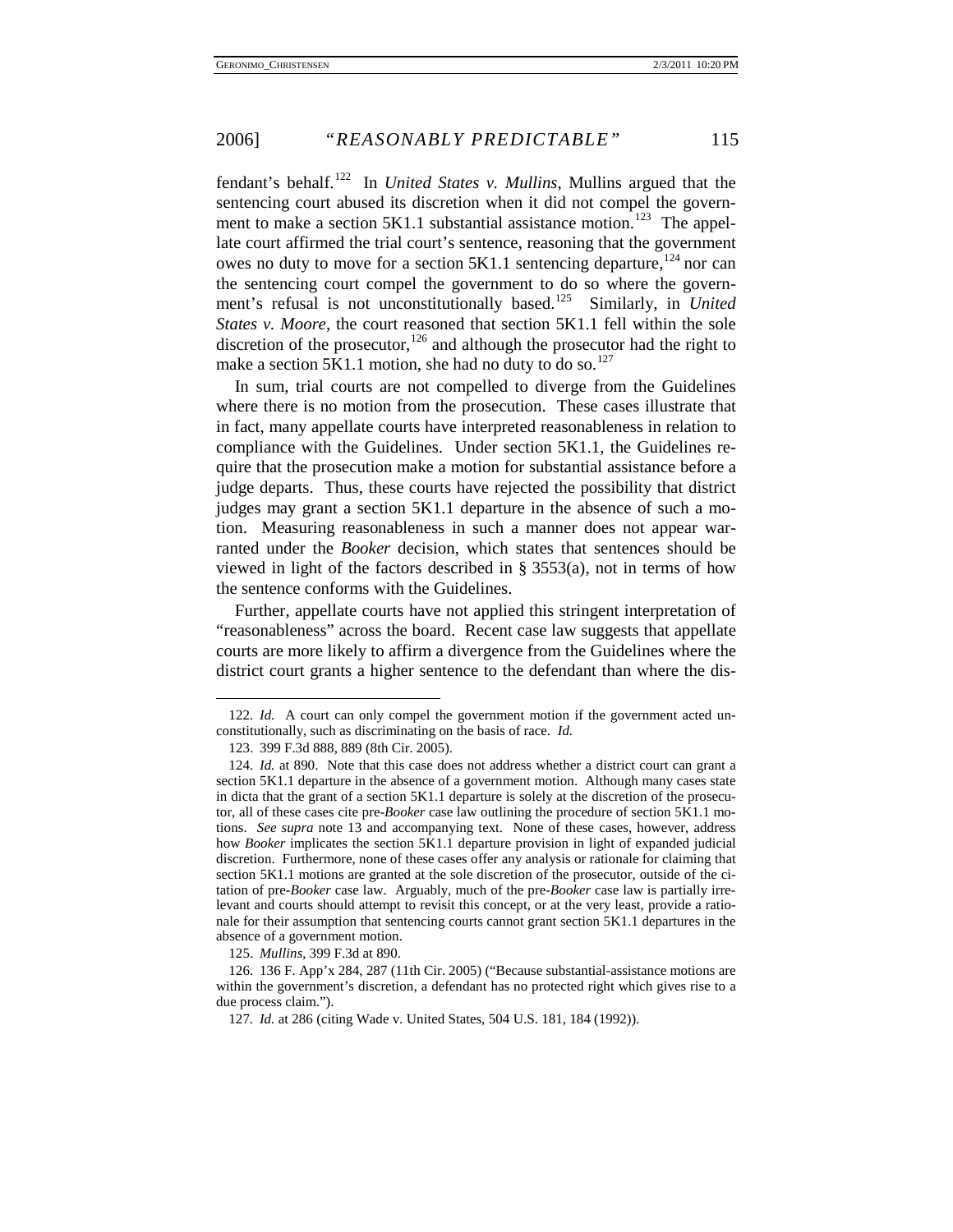trict court grants a lower sentence.<sup>[128](#page-16-1)</sup> If appellate courts apply a standard of reasonableness with teeth for pro-defendant sentences, they should not apply a "reasonableness lite" standard for pro-prosecution sentences.

#### <span id="page-16-0"></span>**C. Procedural and Utilitarian Arguments to Restrict Judicial Discretion**

Despite *Booker*'s expansion of judicial discretion, there are some arguments for limiting a court's ability to consider cooperation. One argument follows a utilitarian analysis.<sup>[129](#page-16-2)</sup> According to this argument, cooperation plays a purely functional role in sentencing by furthering the prosecutorial enterprise.<sup>[130](#page-16-3)</sup> This approach does not consider the culpability of the defen-dant or the defendant's offender characteristics.<sup>[131](#page-16-4)</sup> Another argument is a procedural argument.<sup>132</sup> Under this argument, because section 5K1.1 requires prosecutors to move for a section 5K1.1 motion, judges may not grant a section 5K1.1 departure in the absence of a prosecutorial request to do so.[133](#page-16-6) This is the more persuasive of the two arguments because it is based on the actual text of the section 5K1.1 provision.

Several scholars argue that the substantial assistance provision should not consider the culpability of the defendant.<sup>134</sup> According to this view, the purpose of the section 5K1.1 provision is strictly utilitarian, and the actual receipt of substantial assistance from the defendant should be the only consideration for departure.<sup>135</sup> Proponents of this view argue that the section 5K1.1 provision is most efficient when it provides departures to defendants who may actually provide usable information to the prosecution.<sup>[136](#page-16-9)</sup>

Utilitarians argue that section 5K1.1 departures are efficient because actually receiving substantial assistance is economically beneficial for prose-

<sup>128</sup>*. See supra* note [16.](#page-3-5)

<span id="page-16-2"></span><span id="page-16-1"></span><sup>129</sup>*. See generally* Frank O. Bowman, III & Michael Heise, *Quiet Rebellion? Explaining Nearly a Decade of Declining Federal Drug Sentences*, 86 IOWA L. REV. 1043 (2001); Aaron J. Rappaport, *Rationalizing the Commission: The Philosophical Premises of the U.S. Sentencing Guidelines*, 52 EMORY L.J. 557 (2003).

<span id="page-16-3"></span><sup>130</sup>*. See* Bowman & Heise, *supra* note [129](#page-16-0) at 1117. A utilitarian approach only considers the direct benefit to the prosecution, considering whether the prosecutor was able to prosecute other individuals based on the information that was provided by the defendant.

<sup>131</sup>*. See, e.g.*, *id.* at 1117 ("Implicit in the idea of substantiality is . . . proof that the assistance materially advanced the prosecutorial enterprise.").

<span id="page-16-4"></span><sup>131</sup>*.See, e.g.*, *id.* at 1117 ("Implicit in the idea of substantiality is . . . proof that the assistance materially advanced the prosecutorial enterprise.").

<span id="page-16-8"></span><span id="page-16-7"></span><span id="page-16-6"></span><span id="page-16-5"></span><sup>132</sup>*. See, e.g.*, [United States v. Crawford, 407 F.3d 1174, 1182 \(11th Cir. 2005\).](http://www.lexis.com/research/buttonTFLink?_m=1d25b8189a3cfdc9ebf781593a29d836&_xfercite=%3ccite%20cc%3d%22USA%22%3e%3c%21%5bCDATA%5b2005%20U.S.%20App.%20LEXIS%2022052%5d%5d%3e%3c%2fcite%3e&_butType=3&_butStat=2&_butNum=8&_butInline=1&_butinfo=%3ccite%20cc%3d%22USA%22%3e%3c%21%5bCDATA%5b407%20F.3d%201174%5d%5d%3e%3c%2fcite%3e&_fmtstr=FULL&docnum=9&_startdoc=1&wchp=dGLbVtb-zSkAW&_md5=7a02e3b6fed4f4163d4cc9d6a7d5f228) *But see supra* not[e 16](#page-3-5) and accompanying text.

<sup>133</sup>*. See Crawford*, 407 F.3d at 1182.

<sup>134</sup>*. See generally* sources cited *supra* not[e 129.](#page-16-0)

<sup>135</sup>*. See* Bowman & Heise, *supra* note [129,](#page-16-0) at 1117.

<span id="page-16-9"></span><sup>136</sup>*. Id.*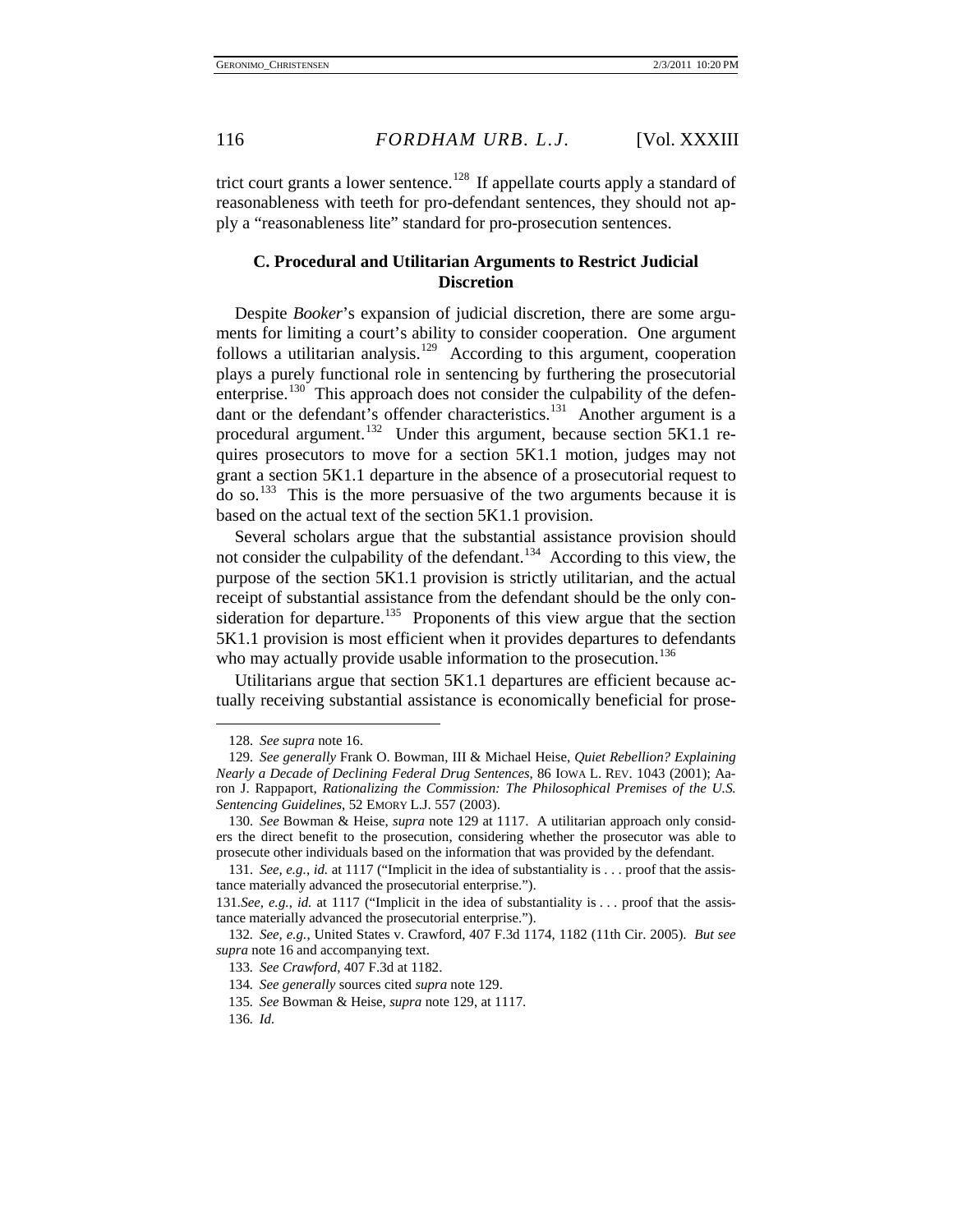cutors in their investigations.<sup>137</sup> Accordingly, the substantial assistance departure is only a tool for law enforcement, designed to provide an incentive for defendants to cooperate; culpability is largely irrelevant.<sup>[138](#page-17-1)</sup> Under this view, substantial assistance departures exist based on the "hardheaded utilitarian calculation that offering sentence reductions . . . for [cooperation] is sometimes necessary to successfully prosecute certain crimes."<sup>[139](#page-17-2)</sup> Substantial assistance departures are only efficient when given to defendants who actually provide substantial assistance to law enforcement.<sup>[140](#page-17-3)</sup> Thus, a good faith effort to provide substantial assistance should be ignored because the prosecution did not actually profit from the information.<sup>[141](#page-17-4)</sup> According to this argument, prosecutors only benefit where the cooperation is "substantial," by assisting in the apprehension of other criminals and obtaining more prosecutions.

Another position against granting section 5K1.1 departures in the absence of a government motion argues that the court is procedurally barred from doing so.<sup>[142](#page-17-5)</sup> According to this argument, the court is only allowed to grant a substantial assistance departure if the government makes a section  $5K1.1$  motion.<sup>[143](#page-17-6)</sup>

One of the most-cited cases to support the contention that the district court can only consider substantial assistance after the government has made a section 5K1.1 motion is *United States v. Wade*.<sup>144</sup> The *Wade* Court held that the section 5K1.1 provision gives the government power to file a substantial assistance motion, but it does not create a duty to do so.<sup>[145](#page-17-8)</sup> The prosecutor's discretion in filing a section 5K1.1 substantial assistance motion is subject only to constitutional limitations.[146](#page-17-9) In *United States v. Alamin*, the court stated that a judge may not grant a section 5K1.1 departure without the government motion. $147$ 

<span id="page-17-0"></span>Both *Alamin* and *Wade* pre-date *Booker*, but relying on these cases, many post-*Booker* courts have simply concluded that judges may not grant

<span id="page-17-6"></span><span id="page-17-5"></span>143*. Id.*

<sup>137</sup>*. See generally* Rappaport, *supra* not[e 129.](#page-16-0)

<span id="page-17-1"></span><sup>138</sup>*. Id.* at 574.

<span id="page-17-2"></span><sup>139.</sup> Bowman & Heise, *supra* note 129, at 1117.

<sup>140</sup>*. See id.*

<span id="page-17-4"></span><span id="page-17-3"></span><sup>141</sup>*. See id.*

<sup>142</sup>*. See, e.g.*, United States v. Crawford, 407 F.3d 1174, 1182 (11th Cir. 2005).

<sup>144</sup>*.* 504 U.S. 181, 182-83 (1992).

<sup>145</sup>*. Id.* at 185.

<sup>146</sup>*. Id.* at 185-87.

<span id="page-17-10"></span><span id="page-17-9"></span><span id="page-17-8"></span><span id="page-17-7"></span><sup>147.</sup> 895 F.2d 1335, 1337 (11th Cir. 1990) (stating that the Sentencing Guidelines make it clear that there can be no section 5K1.1 departure without a motion by the government). 147.895 F.2d 1335, 1337 (11th Cir. 1990) (stating that the Sentencing Guidelines make it clear that there can be no section 5K1.1 departure without a motion by the government).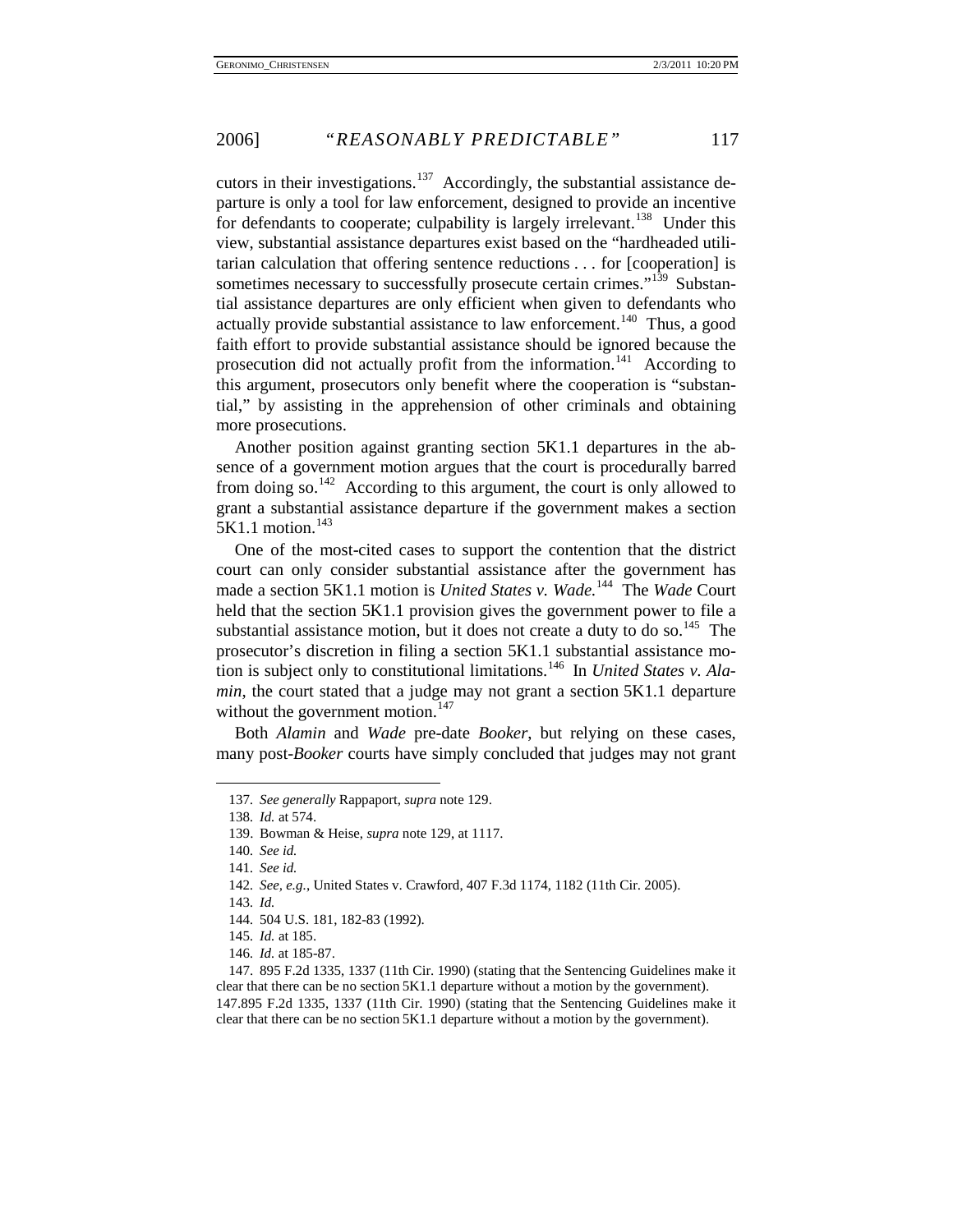a section 5K1.1 substantial assistance departure without a government motion.[148](#page-18-0) Courts either summarily conclude that *Booker* has no impact on the judge's ability to grant section 5K1.1 departures,<sup>[149](#page-18-1)</sup> or decide to address the issue.<sup>[150](#page-18-2)</sup> Courts are reading the Sentencing Guidelines too restrictively and have failed to reconsider their views on this contention in light of *Booker*. These cases may be irrelevant given the courts' shift toward increased judicial discretion post-*Booker*. As such, these arguments do not properly address how *Booker* has impacted cooperation sentence variances.

#### **PART III: RECOMMENDATION**

#### **A. Acknowledging Good Faith Efforts to Cooperate**

Despite the utilitarian and procedural arguments, judges should factor an offender's good faith effort to cooperate into their sentencing decisions, even where no government motion exists. First, the utilitarian goals of the Guidelines can be satisfied by considering a defendant's good faith effort to cooperate with the government, because such consideration encourages cooperation. In addition, considering a defendant's cooperation in the absence of a section 5K1.1 motion allows the court to grant sentences that are reasonable and individualized to the defendant, a goal the Supreme Court realized as material in *Booker*. [151](#page-18-3) Appellate courts should grant great deference to the sentencing courts because sentencing courts are better able to assess the relevant § 3553(a) factors, which are fact-intensive inquiries about the offender. Appellate courts have been applying a standard of reasonableness that relies too heavily on the Guidelines without considering the importance of the factors discussed in § 3553(a).

Second, granting variances to those who make a good faith effort to cooperate is efficient because it may increase the number of offers of sub-stantial assistance.<sup>[152](#page-18-4)</sup> This, in turn, will most likely increase the amount of

<sup>148</sup>*. See, e.g.*, [United States v. Crawford, 407 F.3d 1174, 1181-83 \(11th Cir. 2005\).](http://www.lexis.com/research/buttonTFLink?_m=1d25b8189a3cfdc9ebf781593a29d836&_xfercite=%3ccite%20cc%3d%22USA%22%3e%3c%21%5bCDATA%5b2005%20U.S.%20App.%20LEXIS%2022052%5d%5d%3e%3c%2fcite%3e&_butType=3&_butStat=2&_butNum=8&_butInline=1&_butinfo=%3ccite%20cc%3d%22USA%22%3e%3c%21%5bCDATA%5b407%20F.3d%201174%5d%5d%3e%3c%2fcite%3e&_fmtstr=FULL&docnum=9&_startdoc=1&wchp=dGLbVtb-zSkAW&_md5=7a02e3b6fed4f4163d4cc9d6a7d5f228)

<sup>149</sup>*. Id.*

<span id="page-18-2"></span><span id="page-18-1"></span><span id="page-18-0"></span><sup>150</sup>*. See, e.g.*, United States v. Doe, 398 F.3d 1254, 1260 n.7 (10th Cir. 2005). Some courts dodge attempts to reconcile the prosecutorial discretion in filing section 5K1.1 motions and the court's discretion to consider a defendant's cooperation. *Id.*

<span id="page-18-3"></span><sup>151</sup>*. See* United States v. Booker, 543 U.S. 220, 264 (2005) (discussing the importance of giving individualized sentences and its relationship to the Sentencing Commission's goals).

<span id="page-18-4"></span><sup>152.</sup> Increasing the number of offers of substantial assistance is critical because section 5K1.1 motions were intended to be used frequently. *See* Bruce M. Selya & John C. Massaro, *The Illustrative Role of Substantial Assistance Departures in Combating Ultra-Uniformity*, 35 B.C. L. REV. [799, 810 \(1994\)](http://www.lexis.com/research/buttonTFLink?_m=bc2fa3e567f4cbdc9cbed62268a0e075&_xfercite=%3ccite%20cc%3d%22USA%22%3e%3c%21%5bCDATA%5b52%20Emory%20L.J.%20557%5d%5d%3e%3c%2fcite%3e&_butType=3&_butStat=2&_butNum=307&_butInline=1&_butinfo=%3ccite%20cc%3d%22USA%22%3e%3c%21%5bCDATA%5b35%20B.C.%20L.%20Rev%20799%2cat%20810%5d%5d%3e%3c%2fcite%3e&_fmtstr=FULL&docnum=1&_startdoc=1&wchp=dGLbVlz-zSkAV&_md5=8edf73dd0601ee3d090346a2f954ddfe) (noting that section 5K1.1 is an incentive program, and, "like other incentives, [it] was conceived out of a desire to maximize the occurrence of its operative condition (i.e., cooperation with law enforcement authorities) and, as a necessary corollary, to maximize the number of times the section would be invoked").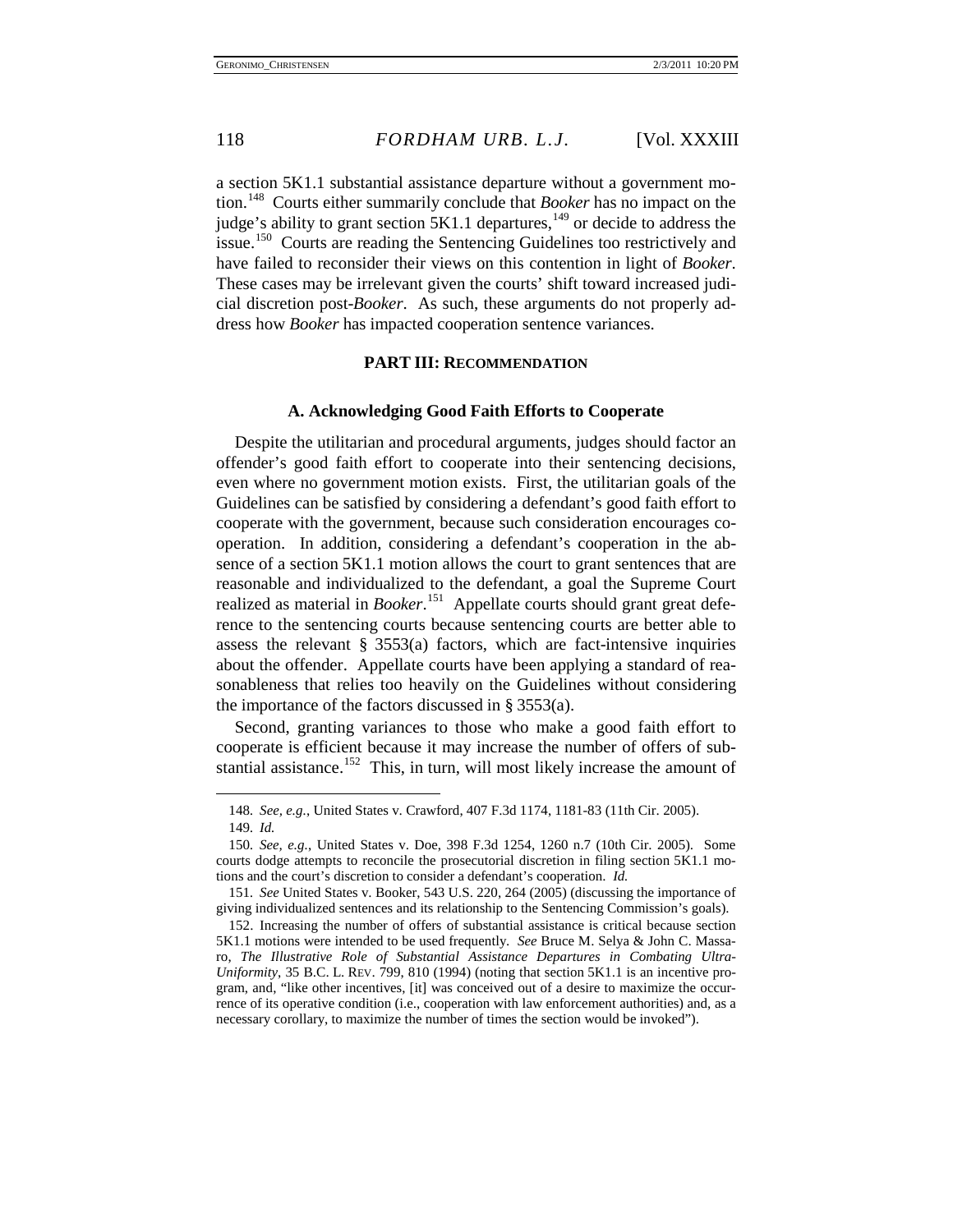substantial assistance actually provided. The section 5K1.1 provision was intended to be invoked as frequently as possible and was created to in-crease the occurrence of cooperation for the government.<sup>[153](#page-19-0)</sup> Allowing departures only where substantial assistance is actually provided may, however, have the opposite effect by discouraging lower-ranked members of an organization from cooperating when they have useful information, because they fear that the prosecutor will not deem their information "substantial."

Moreover, refusing to consider the good faith effort to cooperate made by minor players creates "an inverted pyramid with stiff sentences for minor players and modest punishments for knowledgeable insiders who can cut favorable deals."<sup>154</sup> A good faith effort to cooperate should be considered because to do otherwise would reward the defendants who are most culpable. $155$ 

Furthermore, a good faith effort to cooperate reveals something about the character of the defendant. Making a good faith effort to cooperate may involve endangering oneself, being scrutinized by members of a criminal organization, severing all criminal ties, and goes beyond merely accepting responsibility for one's action. It frequently involves placing oneself in harm's way. Judges should consider it along with other offender characteristics.<sup>156</sup> A character-based analysis is most relevant to this issue. The Sentencing Reform Act of 1984, the Guidelines Manual, and recent Supreme Court case law support a character-based approach to criminal sentencing.<sup>[157](#page-19-4)</sup> The character-based approach highlights the offender's cha-

<sup>153</sup>*. See id.*

<span id="page-19-1"></span><span id="page-19-0"></span><sup>154</sup>*. See* Schulhofer, *supra* not[e 22,](#page-5-7) at 212-13 (arguing that the section 5K1.1 requirement for "actual" substantial assistance creates a cooperation paradox that rewards the most culpable offenders). *But see* Frank O. Bowman, III, *Departing Is Such Sweet Sorrow: A Year of Judicial Revolt on "Substantial Assistance" Departures Follows a Decade of Prosecutorial Indiscipline*, [29 STETSON L.](http://www.lexis.com/research/buttonTFLink?_m=bc2fa3e567f4cbdc9cbed62268a0e075&_xfercite=%3ccite%20cc%3d%22USA%22%3e%3c%21%5bCDATA%5b52%20Emory%20L.J.%20557%5d%5d%3e%3c%2fcite%3e&_butType=3&_butStat=2&_butNum=306&_butInline=1&_butinfo=%3ccite%20cc%3d%22USA%22%3e%3c%21%5bCDATA%5b29%20Stetson%20L.%20Rev.%207%2cat%2043%5d%5d%3e%3c%2fcite%3e&_fmtstr=FULL&docnum=1&_startdoc=1&wchp=dGLbVlz-zSkAV&_md5=6bd5e611263c29a13f85b4bbe2c9100b) REV. 7, 53 (1999) (arguing that the claim of "reverse equity" is overstated).

<sup>155</sup>*. See* Schulhofer, *supra* not[e 22,](#page-5-7) at 212-13.

<span id="page-19-3"></span><span id="page-19-2"></span><sup>156</sup>*. See supra* note [17](#page-4-4) and accompanying text. A good faith effort demonstrates the defendant's willingness to cooperate with law enforcement and exemplifies a trait greater than mere acceptance of responsibility. The defendant not only accepts responsibility but also sacrifices any past relationship she had with her criminal connections. A good faith effort to cooperate is not a mere desire to do so but the actual actions taken in furtherance of providing cooperation to the government, including providing the limited information she may have.

<span id="page-19-4"></span><sup>157</sup>*. See generally*, Sentencing Reform Act of 1984, Pub. L. No. 98-473, 98 Stat. 1987 (codified as amended in scattered sections of 18 & 28 U.S.C.); U.S. SENTENCING GUIDELINES MANUAL (2005); *see, e.g.*, Koon v. United States, [518 U.S. 81, 113](http://www.lexis.com/research/buttonTFLink?_m=21d16988d013a8cd063e0e1ae6ec732f&_xfercite=%3ccite%20cc%3d%22USA%22%3e%3c%21%5bCDATA%5b65%20U.%20Chi.%20L.%20Rev.%20975%5d%5d%3e%3c%2fcite%3e&_butType=3&_butStat=2&_butNum=162&_butInline=1&_butinfo=%3ccite%20cc%3d%22USA%22%3e%3c%21%5bCDATA%5b518%20U.S.%2081%5d%5d%3e%3c%2fcite%3e&_fmtstr=FULL&docnum=1&_startdoc=1&wchp=dGLbVlz-zSkAV&_md5=c3f9ac1bf94c9ed4500254bc529f5d02)  (1996)(noting that "[i]t has [been uniform and constant in the federal judicial tradition for the](http://www.lexis.com/research/buttonTFLink?_m=21d16988d013a8cd063e0e1ae6ec732f&_xfercite=%3ccite%20cc%3d%22USA%22%3e%3c%21%5bCDATA%5b65%20U.%20Chi.%20L.%20Rev.%20975%5d%5d%3e%3c%2fcite%3e&_butType=3&_butStat=2&_butNum=162&_butInline=1&_butinfo=%3ccite%20cc%3d%22USA%22%3e%3c%21%5bCDATA%5b518%20U.S.%2081%5d%5d%3e%3c%2fcite%3e&_fmtstr=FULL&docnum=1&_startdoc=1&wchp=dGLbVlz-zSkAV&_md5=c3f9ac1bf94c9ed4500254bc529f5d02)  [sentencing judge to consider every convicted person as an individual and every case as a](http://www.lexis.com/research/buttonTFLink?_m=21d16988d013a8cd063e0e1ae6ec732f&_xfercite=%3ccite%20cc%3d%22USA%22%3e%3c%21%5bCDATA%5b65%20U.%20Chi.%20L.%20Rev.%20975%5d%5d%3e%3c%2fcite%3e&_butType=3&_butStat=2&_butNum=162&_butInline=1&_butinfo=%3ccite%20cc%3d%22USA%22%3e%3c%21%5bCDATA%5b518%20U.S.%2081%5d%5d%3e%3c%2fcite%3e&_fmtstr=FULL&docnum=1&_startdoc=1&wchp=dGLbVlz-zSkAV&_md5=c3f9ac1bf94c9ed4500254bc529f5d02)  [unique study in the human failings that sometimes mitigate, sometimes magnify, the crime](http://www.lexis.com/research/buttonTFLink?_m=21d16988d013a8cd063e0e1ae6ec732f&_xfercite=%3ccite%20cc%3d%22USA%22%3e%3c%21%5bCDATA%5b65%20U.%20Chi.%20L.%20Rev.%20975%5d%5d%3e%3c%2fcite%3e&_butType=3&_butStat=2&_butNum=162&_butInline=1&_butinfo=%3ccite%20cc%3d%22USA%22%3e%3c%21%5bCDATA%5b518%20U.S.%2081%5d%5d%3e%3c%2fcite%3e&_fmtstr=FULL&docnum=1&_startdoc=1&wchp=dGLbVlz-zSkAV&_md5=c3f9ac1bf94c9ed4500254bc529f5d02)  [and the punishment to ensue"\).](http://www.lexis.com/research/buttonTFLink?_m=21d16988d013a8cd063e0e1ae6ec732f&_xfercite=%3ccite%20cc%3d%22USA%22%3e%3c%21%5bCDATA%5b65%20U.%20Chi.%20L.%20Rev.%20975%5d%5d%3e%3c%2fcite%3e&_butType=3&_butStat=2&_butNum=162&_butInline=1&_butinfo=%3ccite%20cc%3d%22USA%22%3e%3c%21%5bCDATA%5b518%20U.S.%2081%5d%5d%3e%3c%2fcite%3e&_fmtstr=FULL&docnum=1&_startdoc=1&wchp=dGLbVlz-zSkAV&_md5=c3f9ac1bf94c9ed4500254bc529f5d02) Furthermore, *Koon* instructed sentencing courts to "make a refined assessment of the many facts that bear on the outcome, informed by its vantage point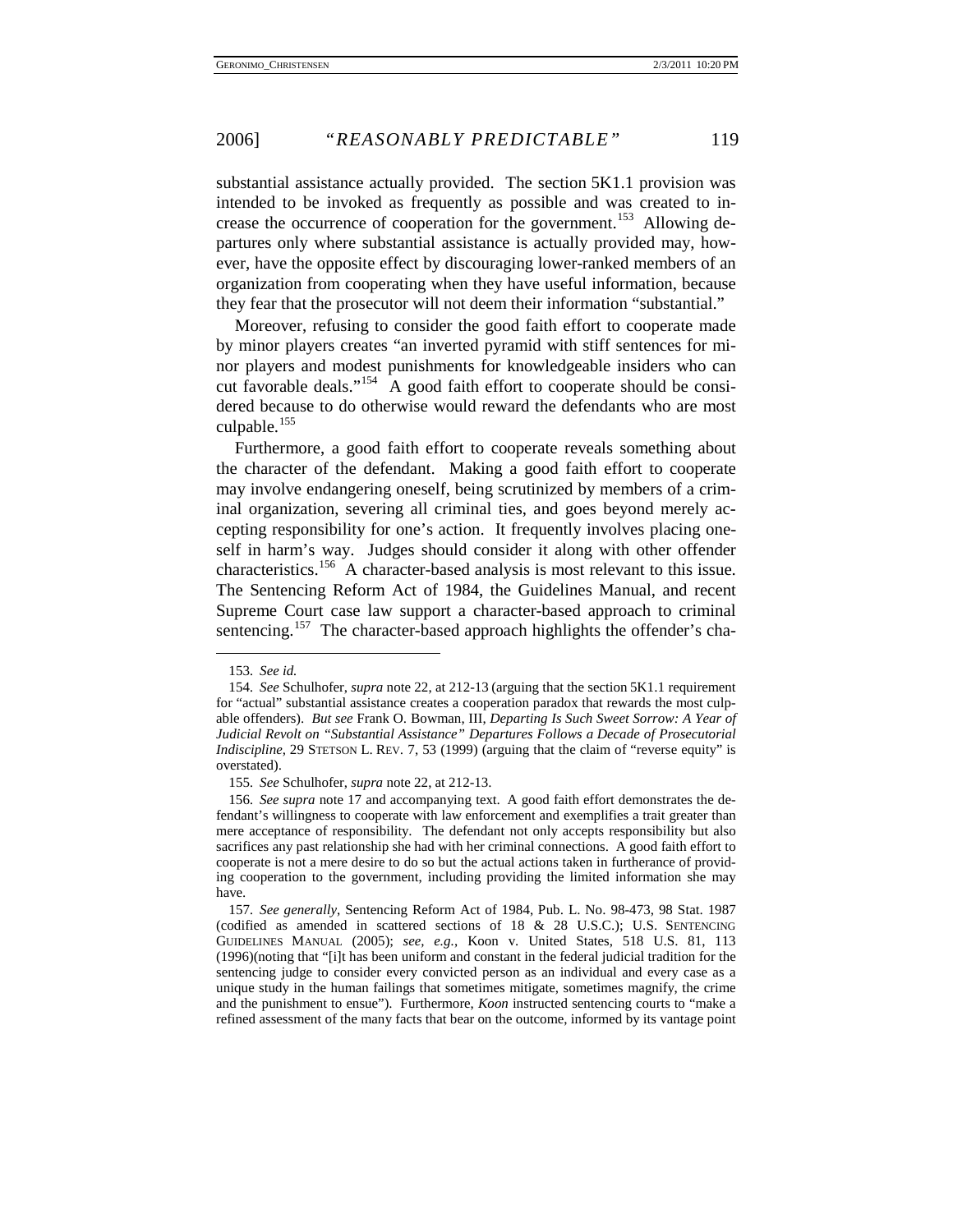racteristics, history, and likelihood of recidivism.<sup>[158](#page-20-0)</sup>

Congress instructed federal districts to closely examine "the nature and the circumstances of the offense and the history and characteristics of the defendant."<sup>159</sup> According to the commission, the court may also consider, "without limitation, any information concerning the background, character and conduct of the defendant."<sup>160</sup> A character-based approach encompasses all of the aforementioned objectives of the Sentencing Commission and would be the most appropriate method of analyzing cooperation.<sup>[161](#page-20-3)</sup> "[T]he character-based approach permits the sentencing judge to fully examine 'the human failings that sometimes mitigate, sometimes magnify, the crime and punishment to ensue.'"<sup>[162](#page-20-4)</sup> This allowance contributes to the holistic approach to sentencing as originally intended by  $Congress.$ <sup>[163](#page-20-5)</sup>

A character-based approach encourages judges to consider cooperation and how it relates to offender characteristics.<sup>164</sup> Applying this approach, a good faith effort to cooperate made by a lower member of an illicit organization should be one of the offender characteristics that judges consider when sentencing a defendant.<sup>165</sup> One's good faith effort to provide substantial assistance "should be weighed against the criminal culpability, mi-tigating the offender's punishment."<sup>[166](#page-20-8)</sup> It is greater than accepting responsibility because the defendant is now cutting off all ties from her past criminal activity. By attempting to cooperate and offer what information she may have, a defendant often places herself in danger and destroys ties with the illicit underground organization to which she once belonged.<sup>[167](#page-20-9)</sup> This willingness is an offender characteristic that judges should consider when granting sentencing departures because it relates directly to the objec-

<span id="page-20-2"></span>160*. Id.* (quoting U.S. SENTENCING GUIDELINES MANUAL § 1B1.4 (1997)).

161*. Id.*

- <span id="page-20-5"></span><span id="page-20-4"></span><span id="page-20-3"></span>162*. Id.* at 983 (quoting Koon v. United States, 518 U.S. 81, 113 (1996)).
- 163*. See* United States v. Booker, 543 U.S. 220, 250 (2005).
- 164*. See* Rappaport, *supra* note [129,](#page-16-0) at 575.
- <span id="page-20-8"></span><span id="page-20-7"></span><span id="page-20-6"></span>165*. Id.*
- 166*. Id.*

and day-to-day sentencing experience." *Koon*, 518 U.S. at 82. Only a character-based approach reaches such breadth of analysis. *See also* Rachael A. Hill, Comment, *Character, Choice, and "Aberrant Behavior": Aligning Criminal Sentencing with Concepts of Moral Blame*, 65 U. CHI. L. REV. 975 (1998); Dan M. Kahan & Martha C. Nussbaum, *Two Conceptions of Emotion in Criminal Law*, 96 COLUM. L. REV. [269, 369 \(1996\)](http://www.lexis.com/research/buttonTFLink?_m=21d16988d013a8cd063e0e1ae6ec732f&_xfercite=%3ccite%20cc%3d%22USA%22%3e%3c%21%5bCDATA%5b65%20U.%20Chi.%20L.%20Rev.%20975%5d%5d%3e%3c%2fcite%3e&_butType=3&_butStat=2&_butNum=155&_butInline=1&_butinfo=%3ccite%20cc%3d%22USA%22%3e%3c%21%5bCDATA%5b96%20Colum.%20L.%20Rev.%20269%2cat%20369%5d%5d%3e%3c%2fcite%3e&_fmtstr=FULL&docnum=1&_startdoc=1&wchp=dGLbVlz-zSkAV&_md5=2630b0ac340ec46d0c268d1ab7ac2532) (recognizing "a long moral and legal tradition" that holds "that we owe it to the dignity and humanity of the defendant to let the entire history appear").

<span id="page-20-1"></span><span id="page-20-0"></span><sup>158.</sup> NICOLA LACEY, STATE PUNISHMENT: POLITICAL PRINCIPLES AND COMMUNITY VALUES 67 (Tim Crane & Jonathan Wolff eds., 1994). Character-based analysis serves as a "practical orientation of the criminal law as a form of social control . . . . [It upholds], perhaps symbolically, certain framework social values." *Id.*

<sup>159.</sup> Hill, *supra* note 157, at 982 (quoting 18 U.S.C. § 3553(a)(1)).

<span id="page-20-9"></span><sup>167</sup>*. See supra* note[s 99](#page-12-12)[-105](#page-13-10) and accompanying text.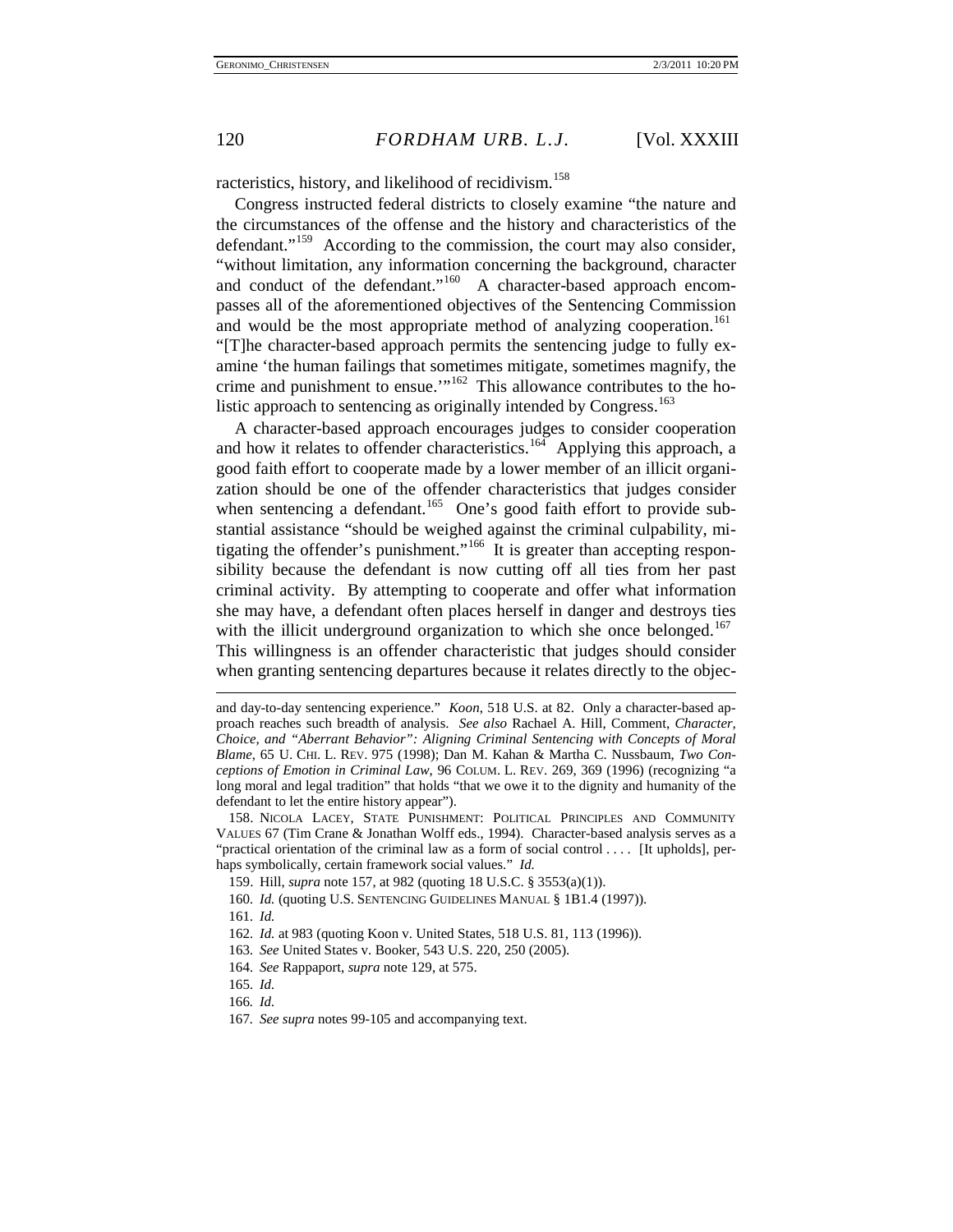tives of § 3553(a).<sup>[168](#page-21-0)</sup> Judges should use § 3553(a) as a basis for reducing the sentences of offenders who provide a good faith effort to cooperate, where reasonableness so requires.

#### **B. Consideration of Cooperation Where There is No Government Motion**

Judges should also be able to evaluate a defendant's cooperation under section 5K1.1, even where there is no government motion. Analysis under section 5K1.1 is appropriate where the defendant has provided assistance to the prosecution, but for some reason, the government did not file a section 5K1.1 motion on behalf of the defendant. Although § 3553(a) provides an outlet for discussing this type of cooperation, section 5K1.1 is the tradition-al method of evaluating substantial assistance.<sup>[169](#page-21-1)</sup> The absence of a government motion should not circumvent a judge's ability to use the provision most appropriate for cooperation. *Booker* suggested that judges tailor defendant sentences.<sup>170</sup> Inability to analyze cooperation under the provision designated for cooperation hinders this goal. Furthermore, no courts have provided an adequate reason for why judges should not be able to use section 5K1.1 as a method of analyzing cooperation in the absence of a gov-ernment motion.<sup>[171](#page-21-3)</sup>

#### **C. General Recommendations**

Appellate courts should give great factual deference to the sentencing courts. Although appellate courts must review the sentencing court's decision with a standard of reasonableness,  $172$  they must also defer to the sentencing courts's factual findings.[173](#page-21-5) The trial court can better interpret the relevant factual considerations and individualize the defendant's sen-tence.<sup>[174](#page-21-6)</sup> They also have direct access to the facts and are better able to analyze the offender's likelihood of recidivism. For this reason, several

<span id="page-21-0"></span><sup>168</sup>*. See supra* notes 98-104 and accompanying text.

<span id="page-21-1"></span><sup>169</sup>*. See supra* note [23](#page-5-8) and accompanying text.

<sup>170</sup>*. See supra* note [65](#page-9-11) and accompanying text.

<sup>171</sup>*. See supra* note 16 and accompanying text.

<sup>172</sup>*. See supra* Part I.B.

<sup>173.</sup> United States v. Veteto, 920 F.2d 823, 825 (11th Cir. 1991).

<span id="page-21-6"></span><span id="page-21-5"></span><span id="page-21-4"></span><span id="page-21-3"></span><span id="page-21-2"></span><sup>174</sup>*. Id.* at 825; s*ee also* [18 U.S.C.A. § 3742\(e\)](http://web2.westlaw.com/find/default.wl?rs=WLW5.11&tf=-1&docname=18USCAS3742&db=1000546&tc=-1&fn=_top&referenceposition=40&mt=Westlaw&vr=2.0&sv=Split&referencepositiontype=S&rp=%2ffind%2fdefault.wl&findtype=L) (West 2003 & Supp. 2004). Although the § 3742(e) provision has been struck down by *Booker*, it offers valuable insight into the weight that the Sentencing Commission intended to place on the sentencing court's findings. This provision states, "The court of appeals shall give due regard to the opportunity of the district court to judge the credibility of the witnesses . . . [and] shall give due deference to the district court's application of the guidelines to the facts." 18 U.S.C.A. § 3742(e).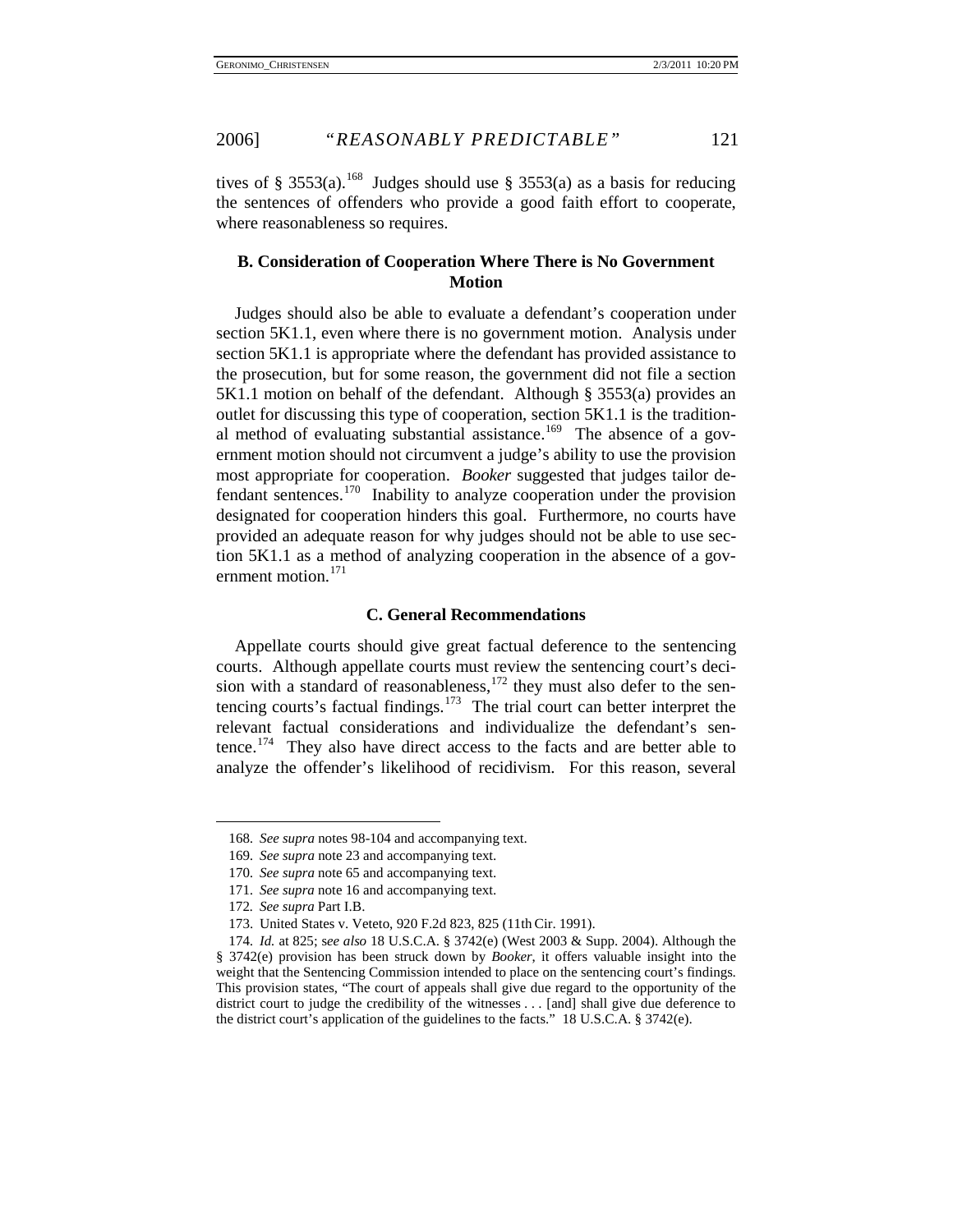appellate courts have deferred to the trial court's sentencing decision.<sup>[175](#page-22-0)</sup>

One case that highlights the desire to rely on the trial court's sentencing and factual findings is *United States v. Veteto*. [176](#page-22-1) In this case, the trial court sentenced Veteto as a career offender.<sup>[177](#page-22-2)</sup> Veteto argued that his two previous convictions were part of the same crime, and he was therefore not a career offender.<sup>178</sup> Because the inquiry into whether the crimes were separate or related was fact-intensive, however, the appellate court deferred to the trial court's initial findings and applied a "clearly erroneous" stan-dard.<sup>[179](#page-22-4)</sup> The appellate court held that it was within the trial court's discretion to sentence Veteto to a sentence higher than that laid out in the Sentencing Guidelines recommendation because great deference should be given to the sentencing court due to the case's highly fact-intensive in-quiry.<sup>[180](#page-22-5)</sup>

The trend to reverse decisions where the judge issued a sentence lower than what was recommended in the Guidelines, even after considering the factors in § 3553(a), does not follow the precedent that the Supreme Court established with *Booker*. For instance, in *United States v. Desselle*, [181](#page-22-6) after granting a downward departure that was greater than the sentence recommended by the prosecution, the sentencing judge stated that in doing so he had considered the age of the defendant and the likelihood of recidivism, which are two characteristics that fit within the ambit of § 3553(a).<sup>182</sup> Despite this, the Fifth Circuit reversed the sentence, claiming that the sentencing judge did not evaluate the factors within section  $5K1.1$ <sup>[183](#page-22-8)</sup>. This was the basis of reversal even though district court judges were instructed through *Booker* to consider the factors within § 3553(a) to fashion the appropriate sentence. The Fifth Circuit relied on the text of the Guidelines without discussing the effect of *Booker* on the computation of sentences.<sup>[184](#page-22-9)</sup> The Supreme Court emphasized the importance of evaluating the factors under § 3553(a) for all sentences, yet the Fifth Circuit only emphasized the text of the 5K1.1 provision when reversing the sentence.<sup>[185](#page-22-10)</sup> This is an example of an appellate court reaching too far to prevent a downward departure from

<span id="page-22-2"></span><span id="page-22-1"></span><span id="page-22-0"></span>-

184*. Id.* at 182.

<sup>175</sup>*. See, e.g.*, *Veteto*, 920 F.2d at 825.

<sup>176</sup>*. Id.* at 826.

<span id="page-22-3"></span><sup>177</sup>*. Id.* at 824.

<sup>178</sup>*. Id.*

<sup>179</sup>*. Id.* at 825.

<sup>180</sup>*. Id.*

<sup>181.</sup> 450 F.3d 179, 183 (5th Cir. 2006).

<sup>182</sup>*. Id.* at 181-82.

<span id="page-22-10"></span><span id="page-22-9"></span><span id="page-22-8"></span><span id="page-22-7"></span><span id="page-22-6"></span><span id="page-22-5"></span><span id="page-22-4"></span><sup>183</sup>*. Id.* at 183 (finding that the district court abused its discretion by considering nonassistance-related factors in determining the extent of section 5K1.1).

<sup>185</sup>*. Id.* at 182-83.